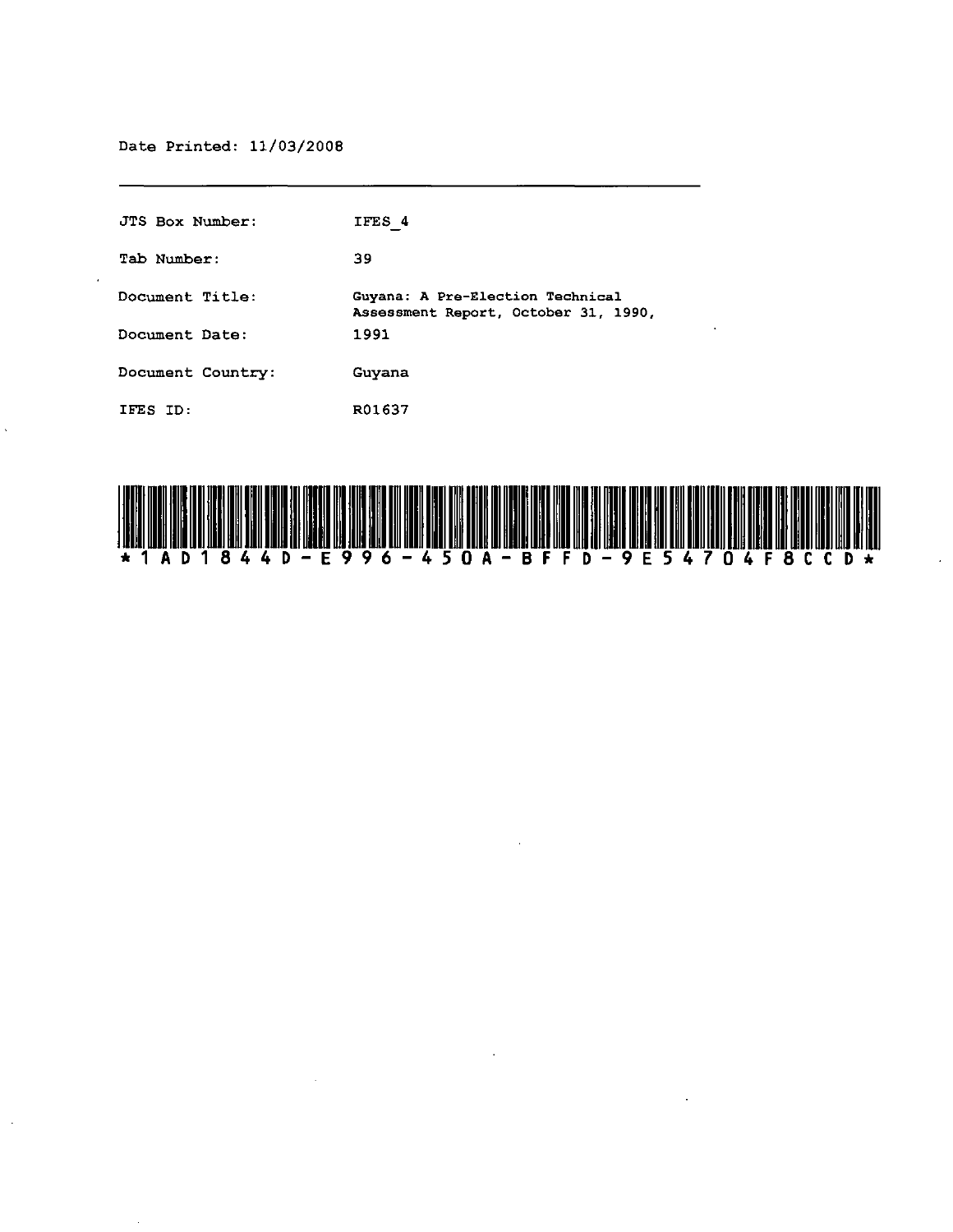# IFES LATIN AMERICAN AND CARIBBEAN ELECTION STUDIES

•

•

•

# **GUYANA**

# **A PRE-ELECTION TECHNICAL ASSESSMENT REPORT**

OCTOBER 31, 1990 Revised March 22, 1991

BY RANDAL CORNELL TEAGUE, SR. AND RONALD A. GOULD

This report was produced by the International Foundation for Electoral Systems pursuant to a grant from the U.S. Agency for International Development and does not necessarily represent the views of either or both.

> *DO NOT REMOVE FROM IFES RESOURCE CENTER!*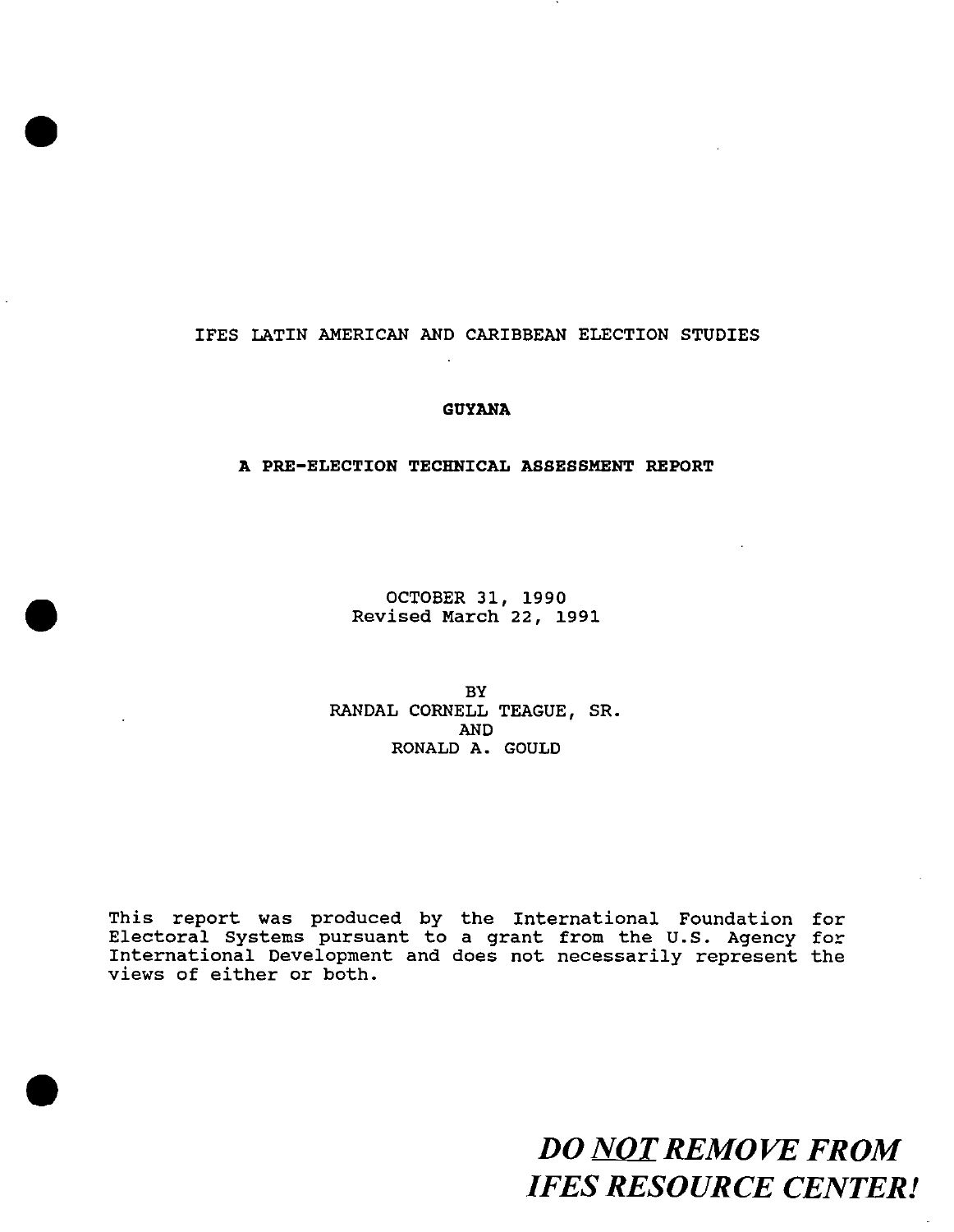# TABLE OF CONTENTS

 $\sim$   $\sim$ 

 $\mathbb{R}^2$ 

| Table of Appendices | (iii) |
|---------------------|-------|
|                     | (iv)  |

# PART 1. AN OVERVIEW

Mission

•

•

 $\sim$ 

•

| Elaboration |  |
|-------------|--|

# PART 2. ELECTION LAW AND PROCEDURES

| Electoral Officials                                   |           |
|-------------------------------------------------------|-----------|
| Summary of Constitutional and Electoral Framework . 6 |           |
|                                                       | <b>10</b> |

# PART 3. ELECTION COMMODITIES

|  | Election Commodities | 25 |
|--|----------------------|----|
|--|----------------------|----|

(ii)

 $\mathcal{L}$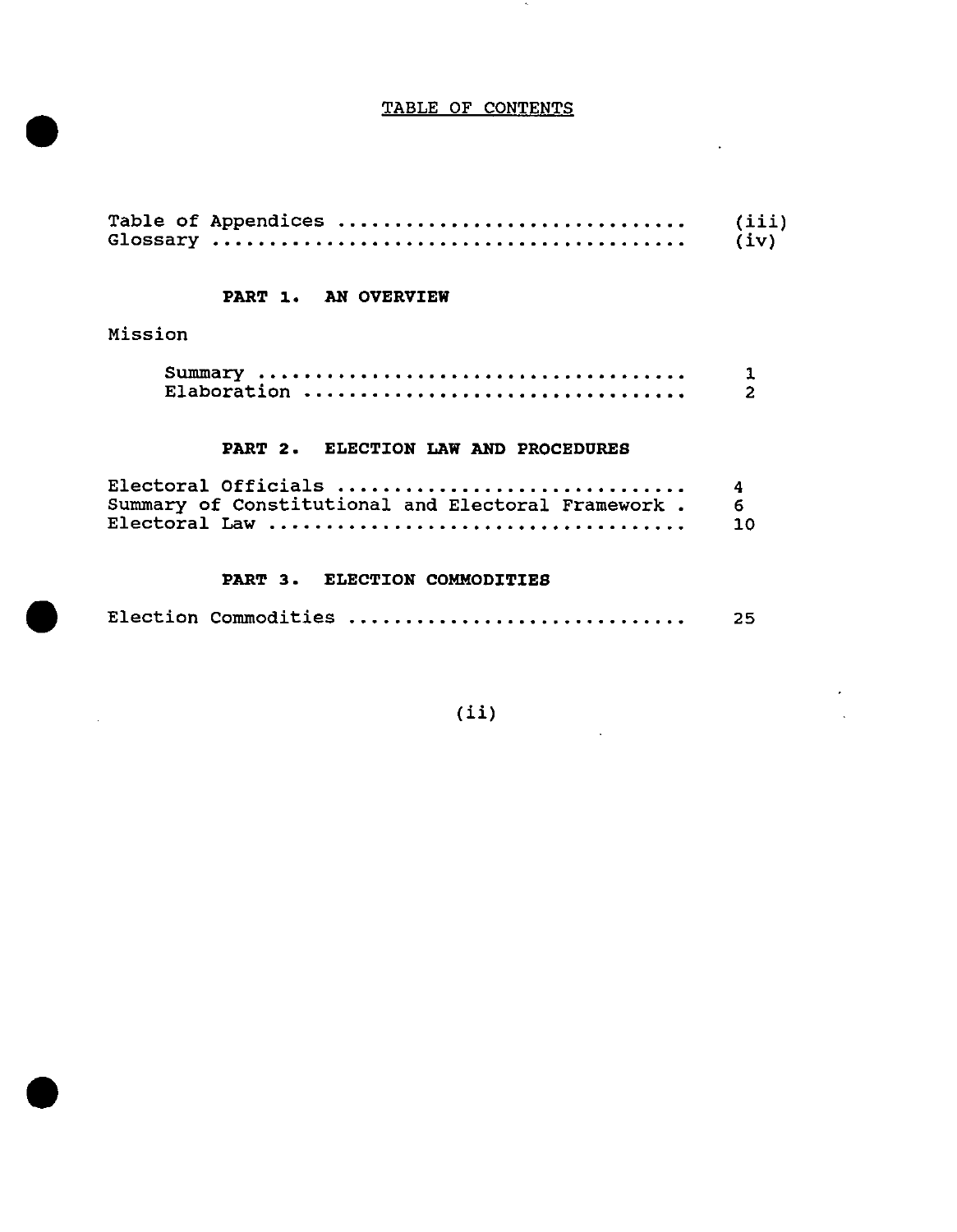## TABLE OF APPENDICES

- A. The Laws of Guyana, Act No. 25 of 1990, also known as the Election Laws (Amendment) Act 1990, of August 29, 1990
- B. The Laws of Guyana, Act. No. 17 of 1990, also known as the General Election (Observers) Act 1990, July [OS], 1990
- C. "Electoral Systems in Guyana," a paper presented by the Guyana Delegation at the Conference on Electoral Systems .in the Caribbean and Central America, sponsored by Centro de Asesoria y Promocion Electoral (CAPEL); Jamaica, October 8-14, 1989
- D. Specimens of Guyana Registration Application, Form No. 1; Guyana Master Registration Card, Form No.3, including on the triplicate copy only the Counterfoil Identity Card to present for purposes of the photo identification National Registration Card; and such Card
- E. Specimen Ballot Paper (Form 11) and actual 1985 General Elections Ballot
- F. Specimen of directions for voting (Form 10), The Laws of Guyana, Chapter 1:03, Representation of the People Act
- G. News accounts of 1990 election matters while the Team was in Guyana, October 8-13, 1990
- H. Statement of President Hugh Desmond Hoyte, defining by limitation the scope of interviews by the Pre-Election Technical Assessment Team, Georgetown, October 5, 1990
- I. Transcript of October 12, 1990 Georgetown, Guyana Arrival Statement of President Carter, as chairman of the Council of Freely-Elected Heads of Government, and Transcript of October 13, 1990 Concluding Press Conference of President Carter and President Hoyte
- J. Persons Interviewed

•

•

•

- K. Additional Electoral Documents Filed with IFES
- L. Biographical Sketches Assessment Team of Pre-Election Technical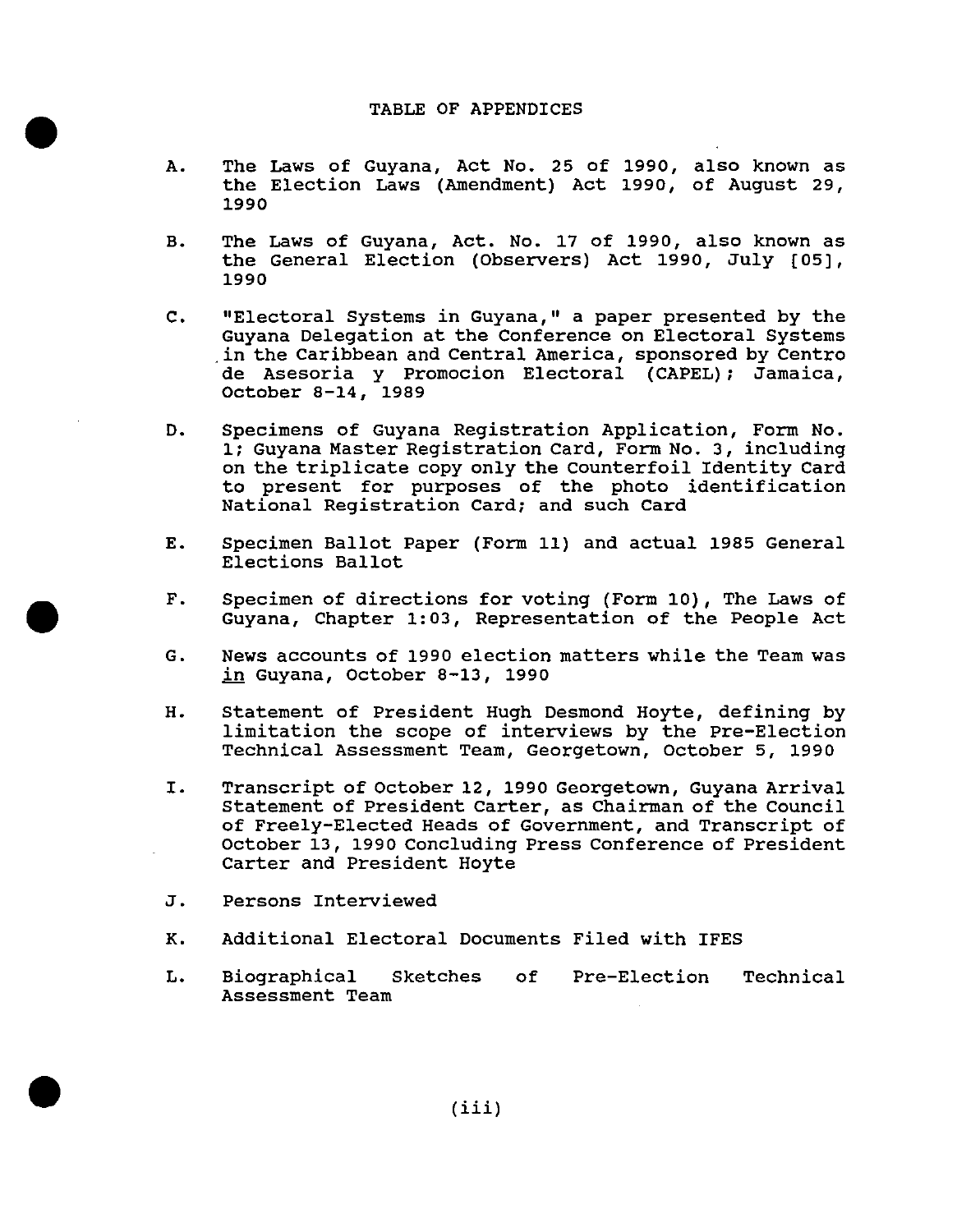•

•

#### MISSION

# **SUMMARY**

A two-member Pre-Election Technical Assessment Team (the "Team") conducted an on-site, technical assessment of Guyana's electoral system on October 8-13, 1990 prior to the 1991 Presidential and parliamentary elections (the "1991 elections"). They did so in order to prepare a report for consideration of the Government of Guyana ("GOG"), the united States Government ("USG") and others in assessing the Guyanese electoral process' capacities to assure "free and fair elections" as those capacities relate to elections commodities.

Members of the Team were Randal Cornell Teague, Sr., Counsel to the International Foundation for Electoral systems ("IFES"), Washington, D.C., U.S.A., and Ronald A. Gould, Assistant Chief • Electoral Officer, Elections Canada, ottawa; Canada. Both are authorities in electoral law and practice. (See Appendix L.)

The Team met with the Chairman, members (which include a member representing the Majority Party, the People's National Congress (PNC), and a member representing the principal opposition party, the People's Progressive Party (PPP)) and the Secretary of the Elections Commission of Guyana, (the "Elections Commission" and the "commission"), the latter being the principal staff officer of the Commission. The Team met also with the USG at Georgetown and with representatives of the Council of Freely-Elected Heads of Government at the Carter Center, Atlanta, Georgia, including former President Carter. The Team did not meet with the Opposition but was informed extensively both prior to and while in Guyana of Opposition concerns and suggestions respecting the voters' lists and the upcoming elections, as well as the GOG's and Majority Party's reactions thereto.

The Team examined the electoral process, including the role of the constitution, electoral and related political rights laws,

1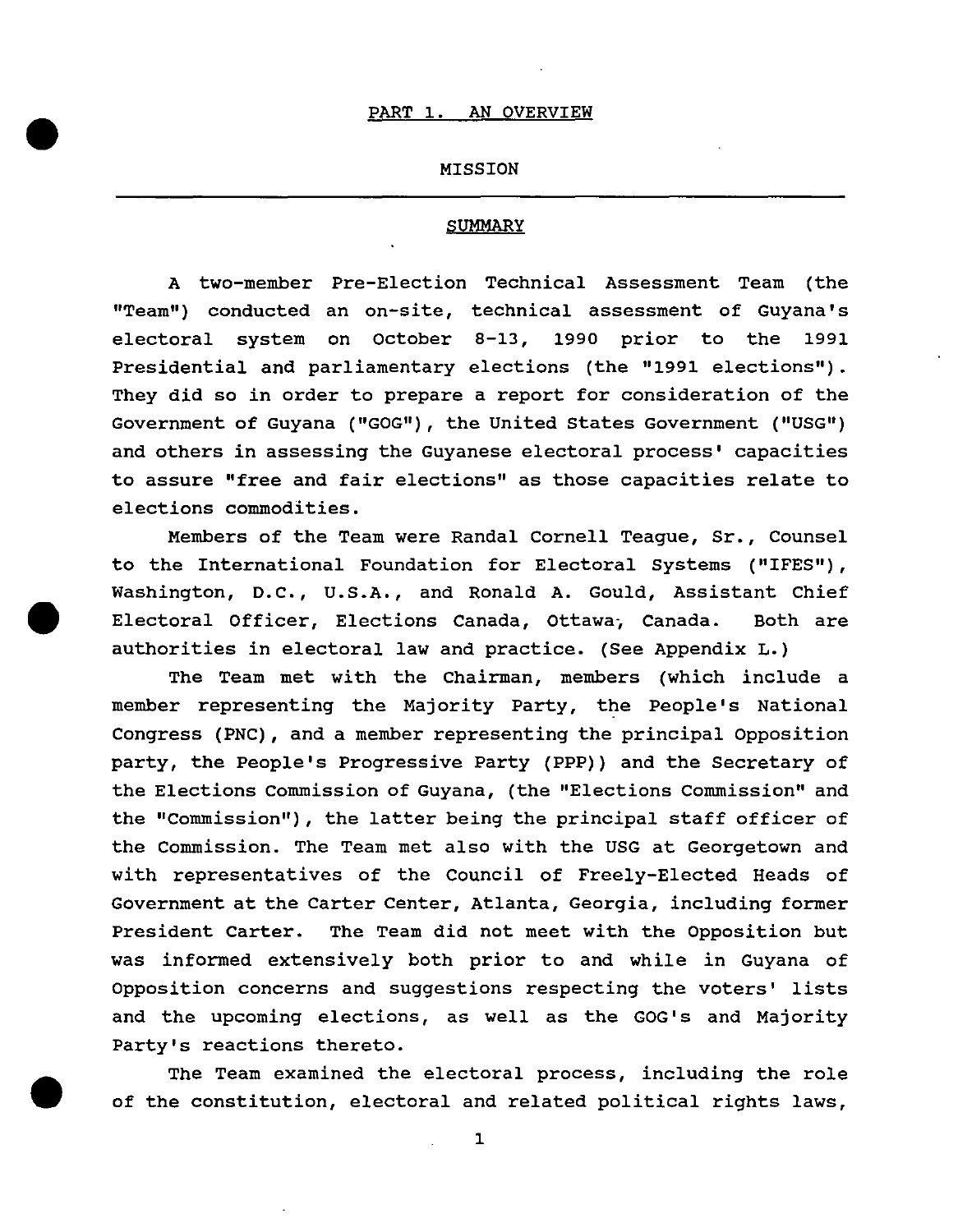the composition and role of the Commission, national registration procedures, voter list compilation procedures, ballot security, vote counting and verification, and contest and appeals procedures. It also discussed the role of political parties, minority parties' coalitions and civic reform organizations in the past and in the upcoming elections.

•

•

In addition to this report, the Team received, reviewed and returned with relevant law and other documents and delivered them to IFES for purposes of this project and IFES's elections data base, library and permanent records. Some have been made appendices to this report. (See list of Appendices on page iii and Appendix K. )

#### ELABORATION

Under grants from the U.S. Agency for International Development ("AID"), IFES (a nonpartisan electoral assistance, nonprofit corporation organized in 1987 to "monitor, support and • strengthen the mechanics of the election process in developing countries and to undertake any appropriate education initiatives which abet a successful conclusion to those efforts") is undertaking a two-phased program of "technical assistance and commodity support" to the Commission in preparation for the upcoming Presidential and parliamentary (National Assembly) elections. This IFES program is intended to assist and to encourage such Commission and others to assure "free, fair and credible elections."

The IFES program is in two parts:

Phase I (under AID grant PDC-0086-G-SS-ll80-00) consists of "the sending of a two-person team to Guyana to undertake an in-depth assessment of the electoral system" and the preparation of "a comprehensive report that would be useful to the GOG (Government of Guyana) and the USG (United States Government) in assessing the strengths and weaknesses of the

2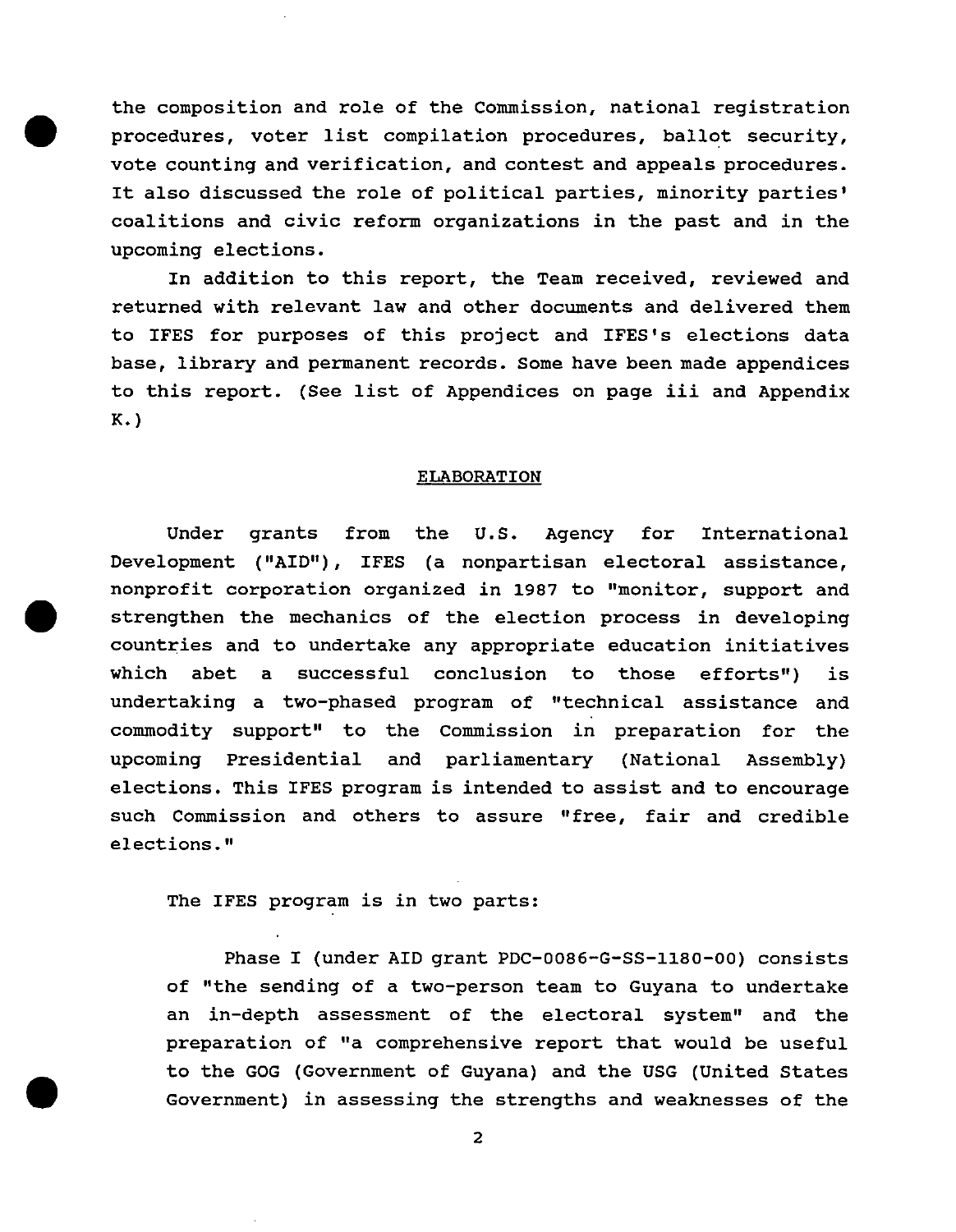electoral process", including the making of specific recommendations for areas of improvement in the electoral process. This report is Phase I's Pre-Election Technical Assessment Report and is intended to be a planning document to assist AID in the implementation of any subsequent actions deemed by it to be appropriate.

•

•

•

•

Phase II (under AID grant LAC-OIOO-G-SS-OO-0052-00) will consist of IFES, in coordination with the GOG and the USG, implementing selected, mutually agreed upon recommendations made in furtherance of this report, so as to increase the integrity of the electoral process, an essential element in the achievement of free and fair elections .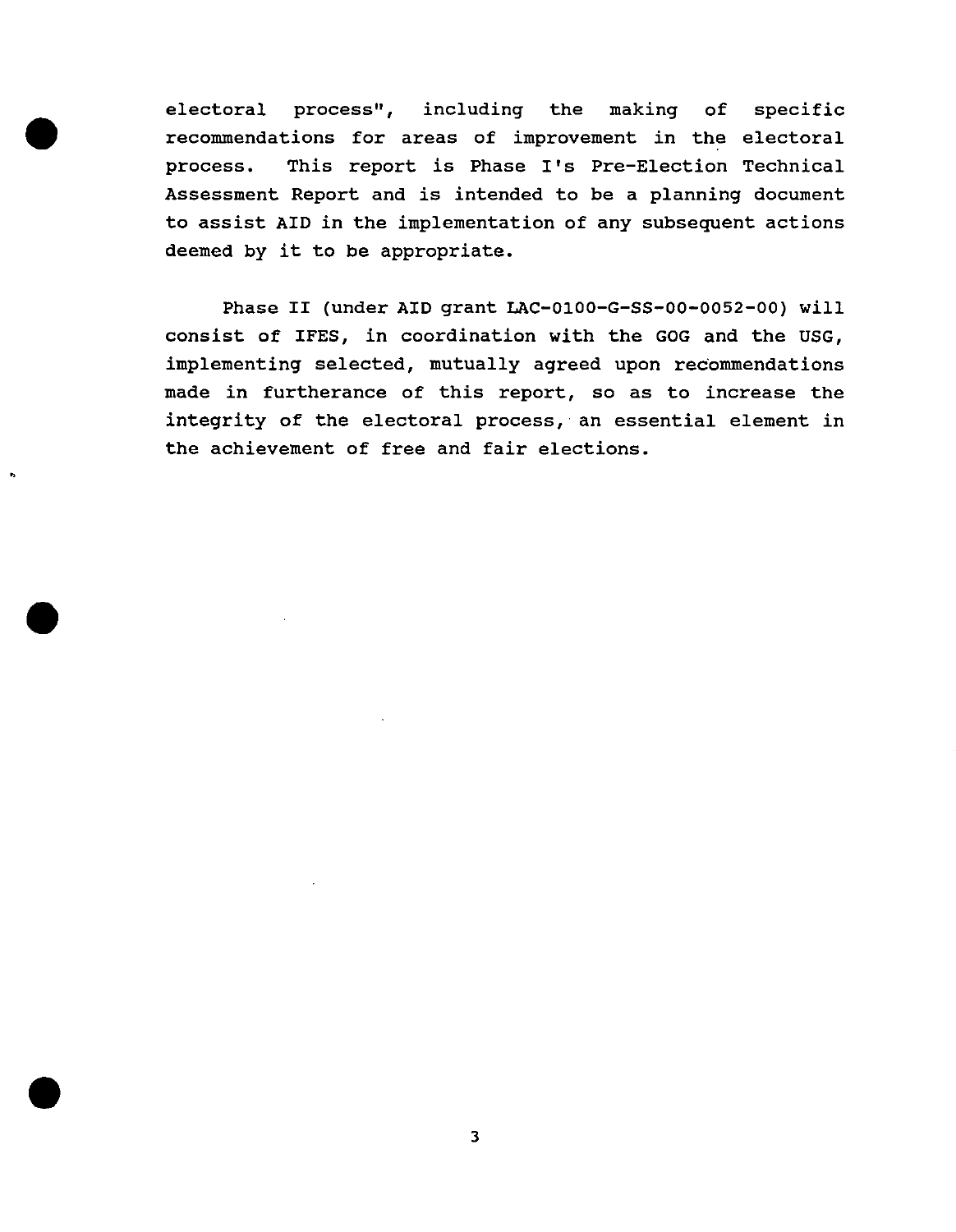# PART 2. ELECTION LAW

# ELECTORAL OFFICIALS

# CHAIRMAN, ELECTIONS COMMISSION (appointed by the President, presently Hugh Desmond Hoyte)

• Sir Harold Bollers

•

•

•

GPO Building Robb street Georgetown, Guyana Tel: 02-59133

# MEMBERS, ELECTIONS COMMISSION (appointed by President on advice of Parties)

- Neville Bissenber, Sr. (on advice of the people's National Congress)
- Clement Rohee (on advice of the people's progressive Party)

SECRETARY, ELECTIONS COMMISSION (appointed by Public Service Commission ("PSC"))

Lionel ("Lance") P. Ferreira

GPO Building Robb street Georgetown, Guyana Tel: 02-59133 and 02-61588

COMMISSIONER OF REGISTRATION AND CHIEF ELECTION OFFICER (appointed by PSC)

• Ronald A. ("Andy") Jacobs

National Registration Centre and Election Office High street, Kingston Georgetown, Guyana

All election officials below are appointed by the Chief Election Officer as delegated by the PSC:

- One Returning Officer and one Election Clerk for each district
- One Presiding Officer and one Poll Clerk for each polling place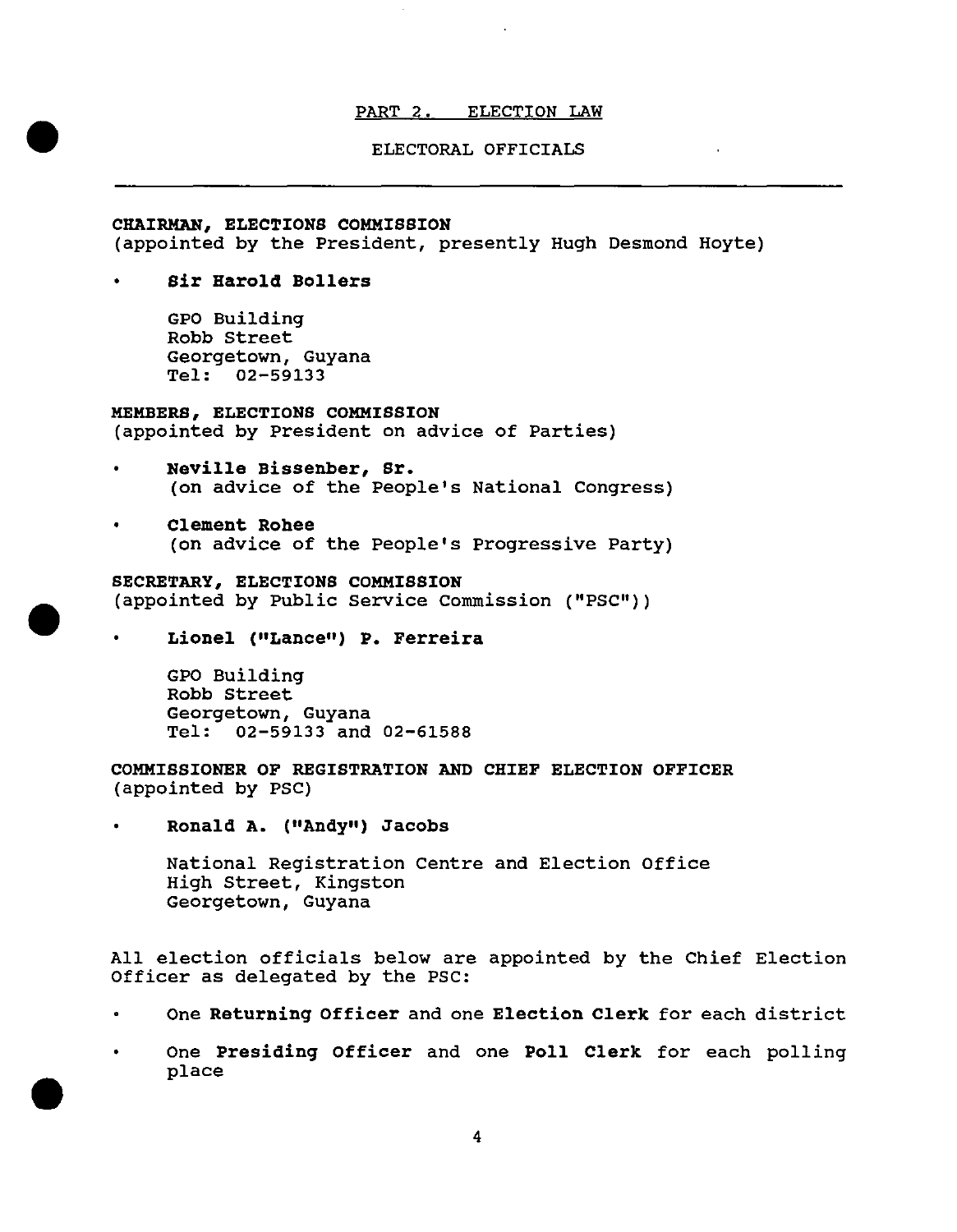• Additionally, Deputy Returning officers and Assistant Presiding Officers, as required.

section 7 of Representation of the People Act

#### AGENTS OF CANDIDATES: organization

• One Representative and one Deputy Representative of the Candidates' List

The Representative of the Candidates' List can appoint someone else or can himself be the Election Agent of the Candidates' List. The Election Agent, in turn, may appoint:

- (a) an Assistant Agent for each district,
- (b) a counting Agent for each district, and
- (c) a polling Agent for each polling place.

# NON-RESIDENT VOTING

•

•

- A Ballot Officer is an ambassador or High Commissioner or other person appointed to represent Guyana outside the country.
- Ballot Attendants are appointed by the CEO to locally administer the electoral process outside the country.

#### • VOTING BY SPECIFIED DISCIPLINED FORCES

- A Ballot Officer for each of the specified disciplined forces is appointed by the Chief Election Officer.
- Ballot Attendants are appointed by the CEO, and there is one (1) per balloting place.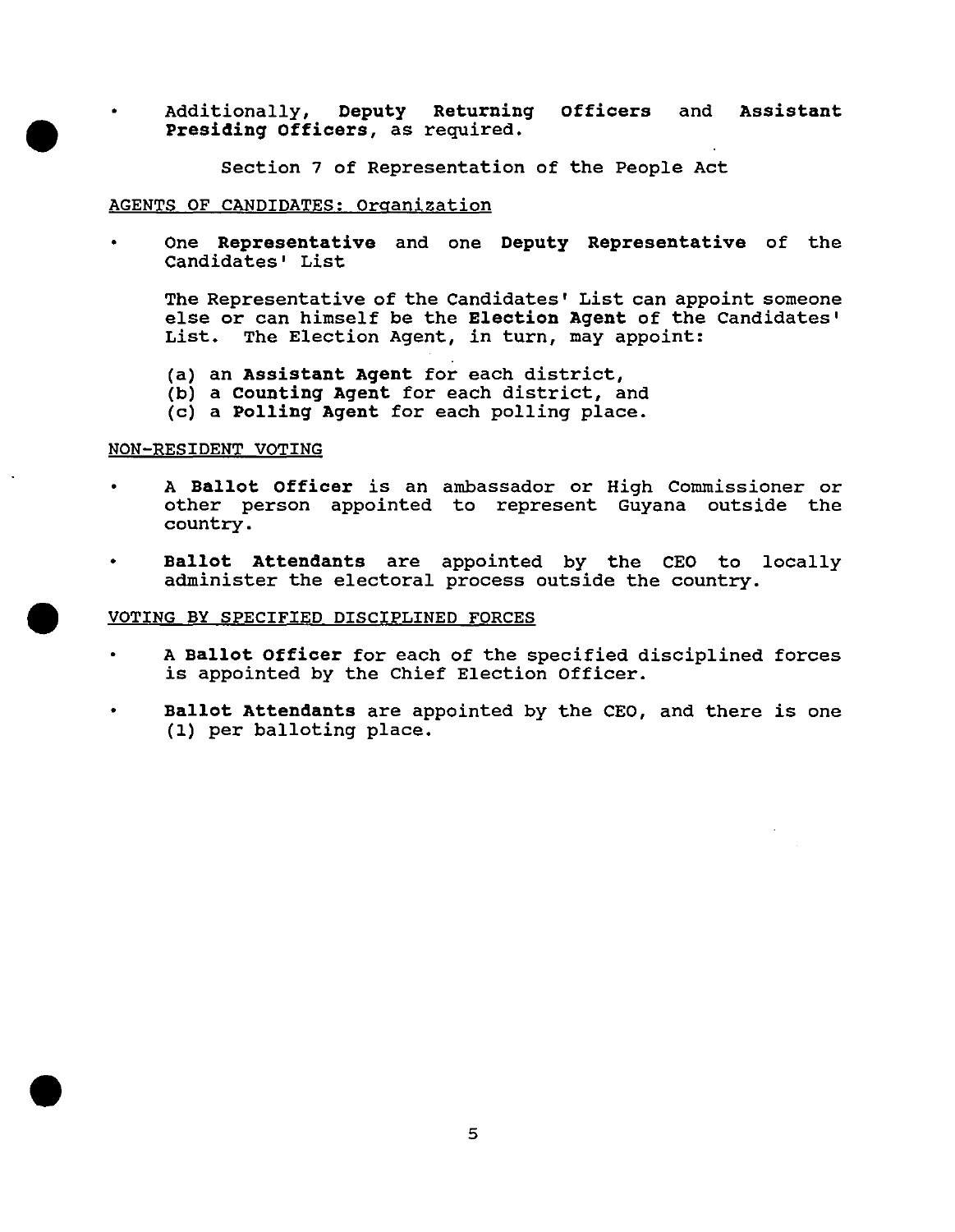SUMMARY OF CONSTITUTIONAL AND ELECTORAL FRAMEWORK

The Constitution of the Co-operative Republic of Guyana Act 1990 (see Appendix A for full text) provides as follows:

# • Parliament

•

•

•

section 51 - There shall be a Parliament consisting of the President and the National Assembly.

'.

#### • National Assembly

Section 52 - The National Assembly shall consist of sixtyfive members; a Speaker of the Assembly is permissible in addition to the 65 members.

#### • Qualifications for Election as Members

Section 53 - A person shall be qualified for election as a member of the National Assembly if he is (a) a citizen of Guyana, 18 years of age or older and (b) proficient enough in the English language to participate in the Assembly.

# Qualifications to be an Elector

Section 59 - Every person may vote at an election if he is 18 years of age or older, a citizen of Guyana or a Commonwealth citizen domiciled in Guyana.

# Electoral system

section 60 - Elections of members of the National Assembly shall be by secret ballot. Fifty-three (53) members of the National Assembly shall be elected through a proportional representation system. Regional councils (10) elect one of their members to the National Assembly. The National congress of Local Democratic Organs (made up of two (2) members from each Regional Council), elect two (2) members to the National Assembly.

# Time Limit for Election

section 61 - Within three months after every dissolution of Parliament by the president, an election must be held.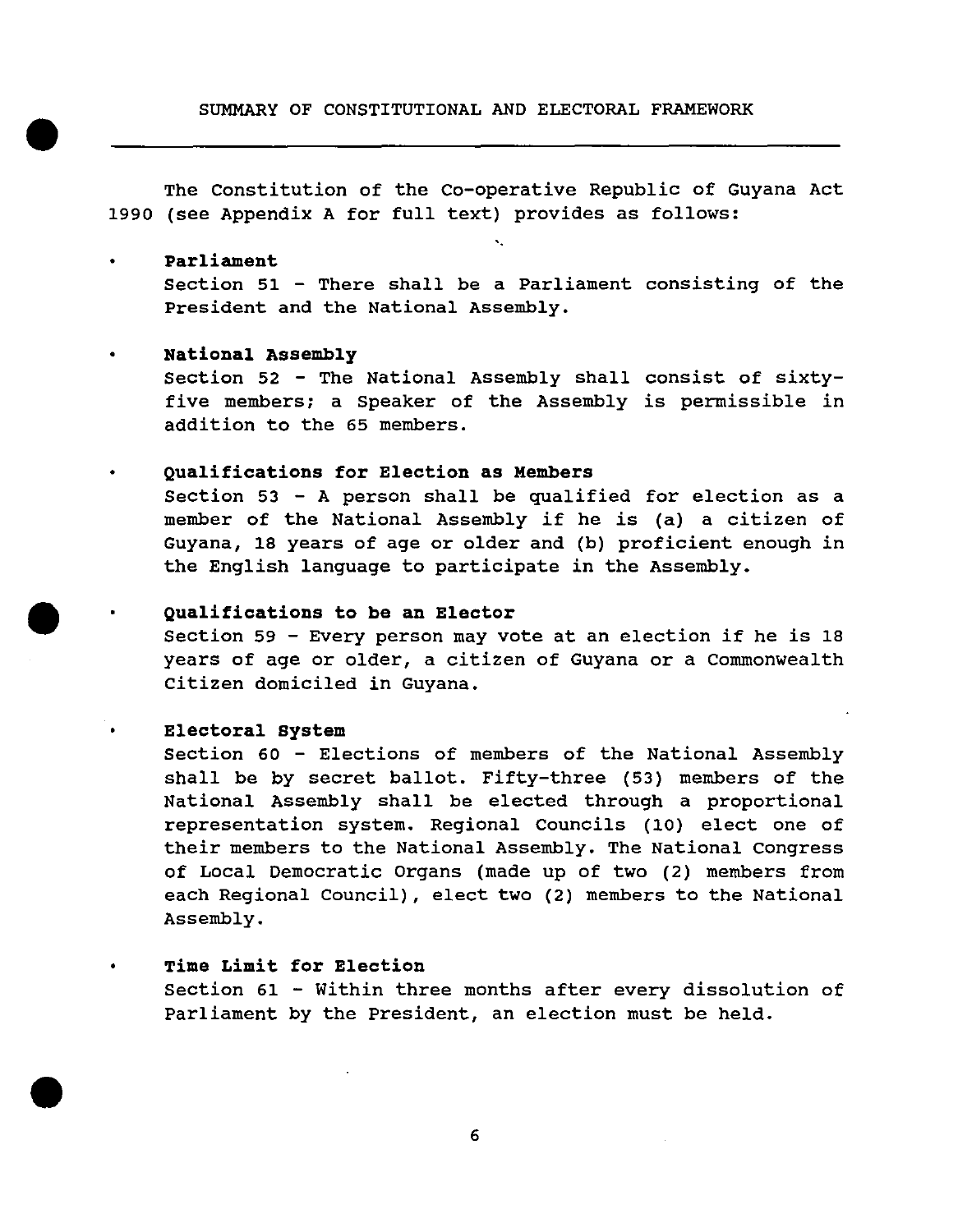# Elections commission

•

•

•

•

•

•

•

section 62 - Elections shall be independently supervised by the Elections Commission.

# Sessions of Parliament

section 69 (1) - Each session of Parliament shall begin within six (6) months from the end of the preceding session if Parliament has been prorogued or within four (4) months of that session if Parliament has been dissolved.

# • Dissolution of Parliament

section 70(3) - Parliament may continue for five (5) years from date of its first meeting (following the election).

Section 40(4) - If Guyana is at war, the President may extend Parliament for up to twelve (12) months at a time for a maximum of five (5) years.

# Regional Elections

section 73(1) - Members of regional democratic councils shall be elected by persons residing in the region and registered as electors. NOTE: There are 10 regions and elections are held at the same time as National Assembly elections.

# Local Government Elections

Section 78 - Parliament may make provision for local government elections. NOTE: Last ones were held in 1979.

# Qualifications for Election as President

section 90 - A person shall be qualified for election as President if he is a citizen of Guyana, qualified to be elected to the National Assembly.

#### • Tenure

section 92 - A person assuming the office of President shall continue in office until the newly elected President assumes office.

# Qualifications to vote

Section  $159(1)$  - A person must be qualified as an elector as per Section 59, and registered as an elector in order to vote.

Electoral system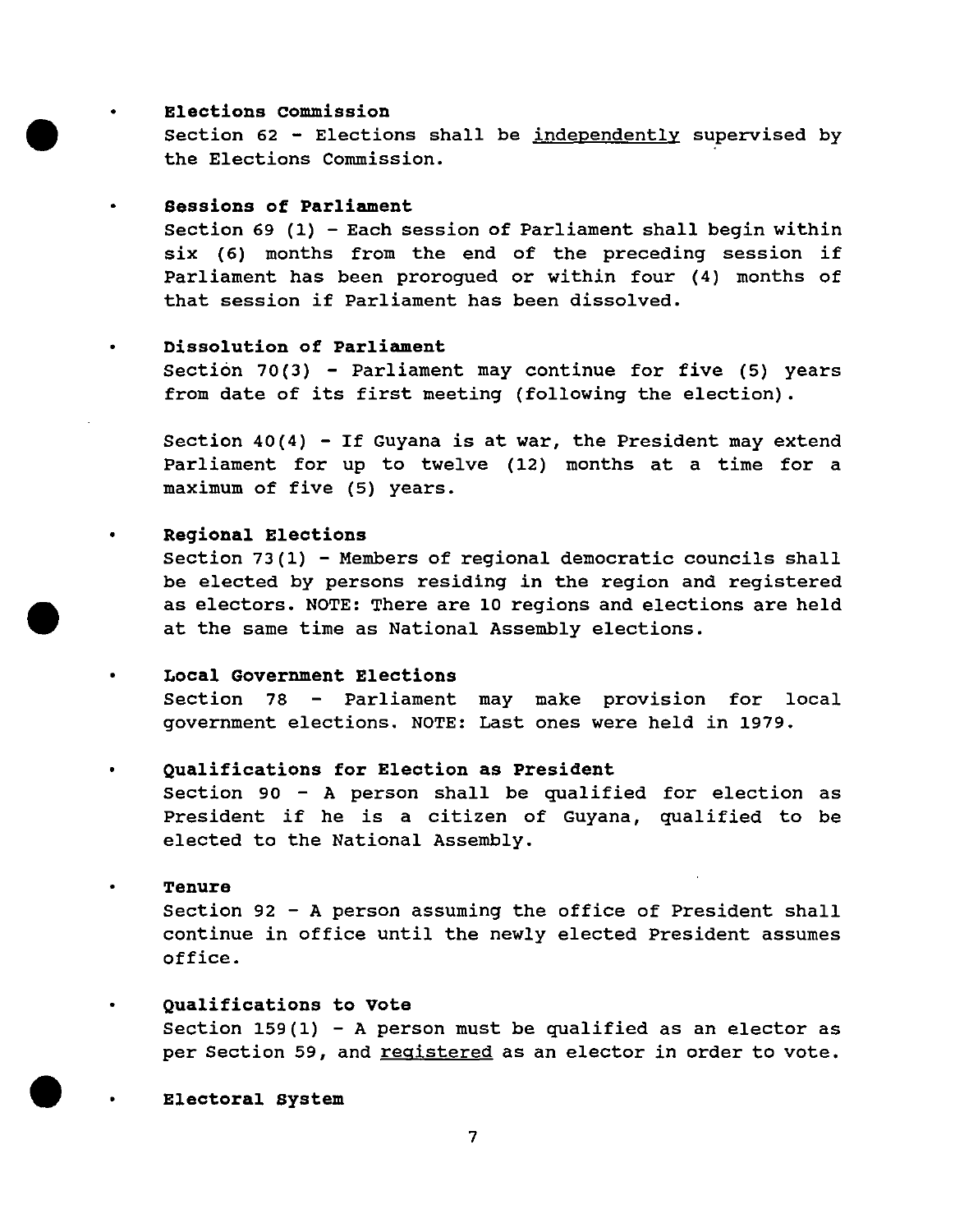Section  $160(1)$  - A system of proportional representation to elect fifty-three (53) members of the National Assembly shall exist with votes being cast in favor of lists of candidates and with each elector having one (1) vote.

Section  $160(3)$  - Parliament may make provision (a) for the registration of electors, (b) to (g) for allocation of seats, preparation of lists, elections process, filling vacancies, and (h) generally for the conduct of elections.

# • **Elections commission**

•

•

•

Section  $161(1)$  - There shall be an Elections Commission consisting of a Chairman and other members.

Section  $161(2)$  - Chairman shall be appointed by the President and shall be or have been a court judge or is qualified for appointment as a judge.

section 161(3) - One Commission member representing every list which obtained at least 5 seats at the immediately preceding election.

Section  $161(5)$  - Commission members are appointed by the President, including a representative from his own list.

section 161(7) - The term of office of Elections Commission members expires three (3) months following the date of the election following his appointment.

# • **Functions of the Elections Commission**

section 162 (1) - Registration of electors or conduct of elections as conferred by the Constitution or Act of Parliament and the Commission:

(a) shall exercise general direction over registration and conduct of elections and

(b) issue instructions and ensure impartiality, fairness and compliance by all persons involved.

Section  $161(2)$  - The Commission may generally or in a particular area in the case of danger postpone the election date or delay the voting in a particular area.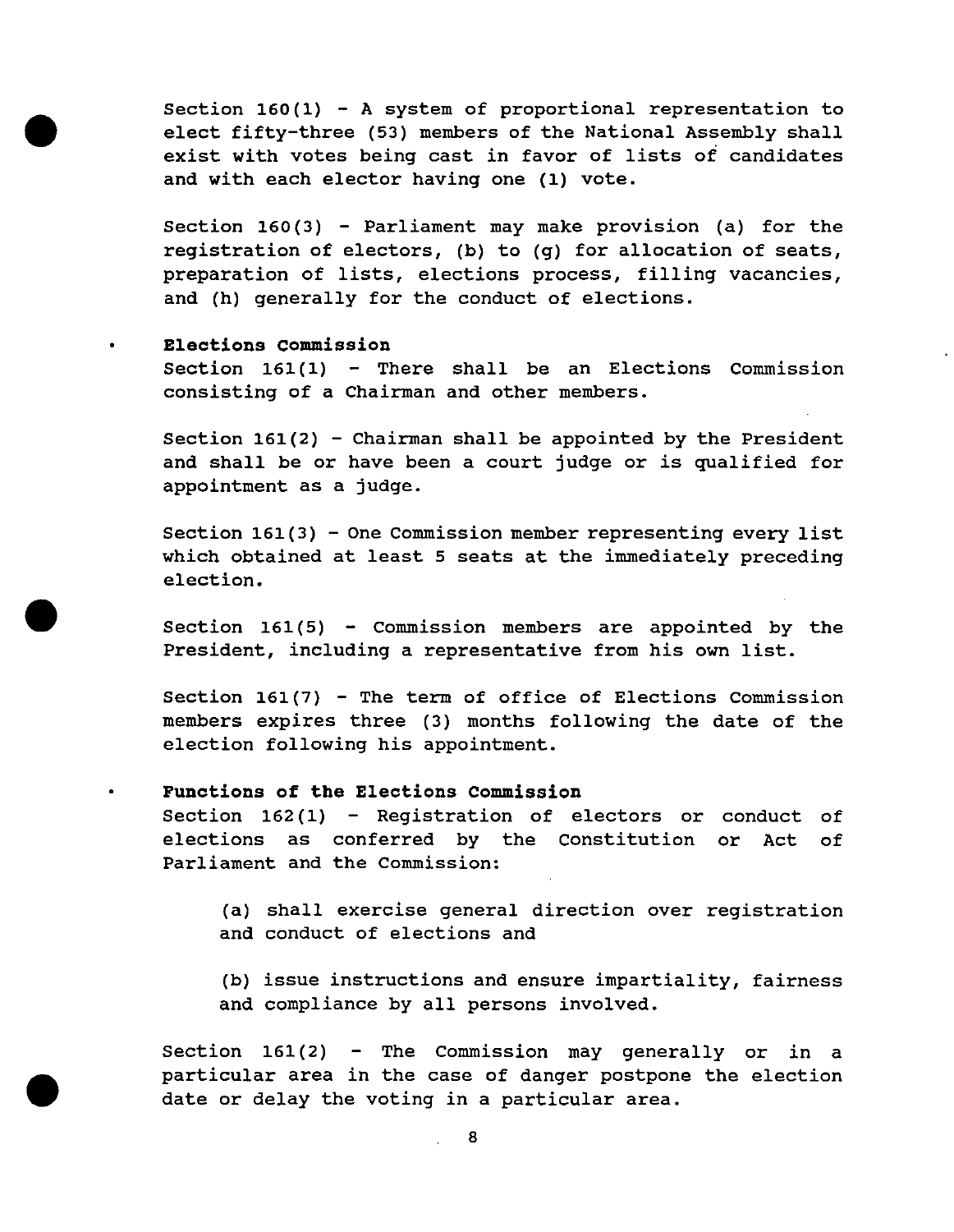# $\bullet$   $\cdot$ **Determination as to Members or Irregularities**

•

•

Section  $163(1)$  - The High Court has exclusive jurisdiction concerning the qualification of a person to be elected to the National Assembly, concerning the lawful conduct of elections in general or a particular place, and whether a person has been validly elected.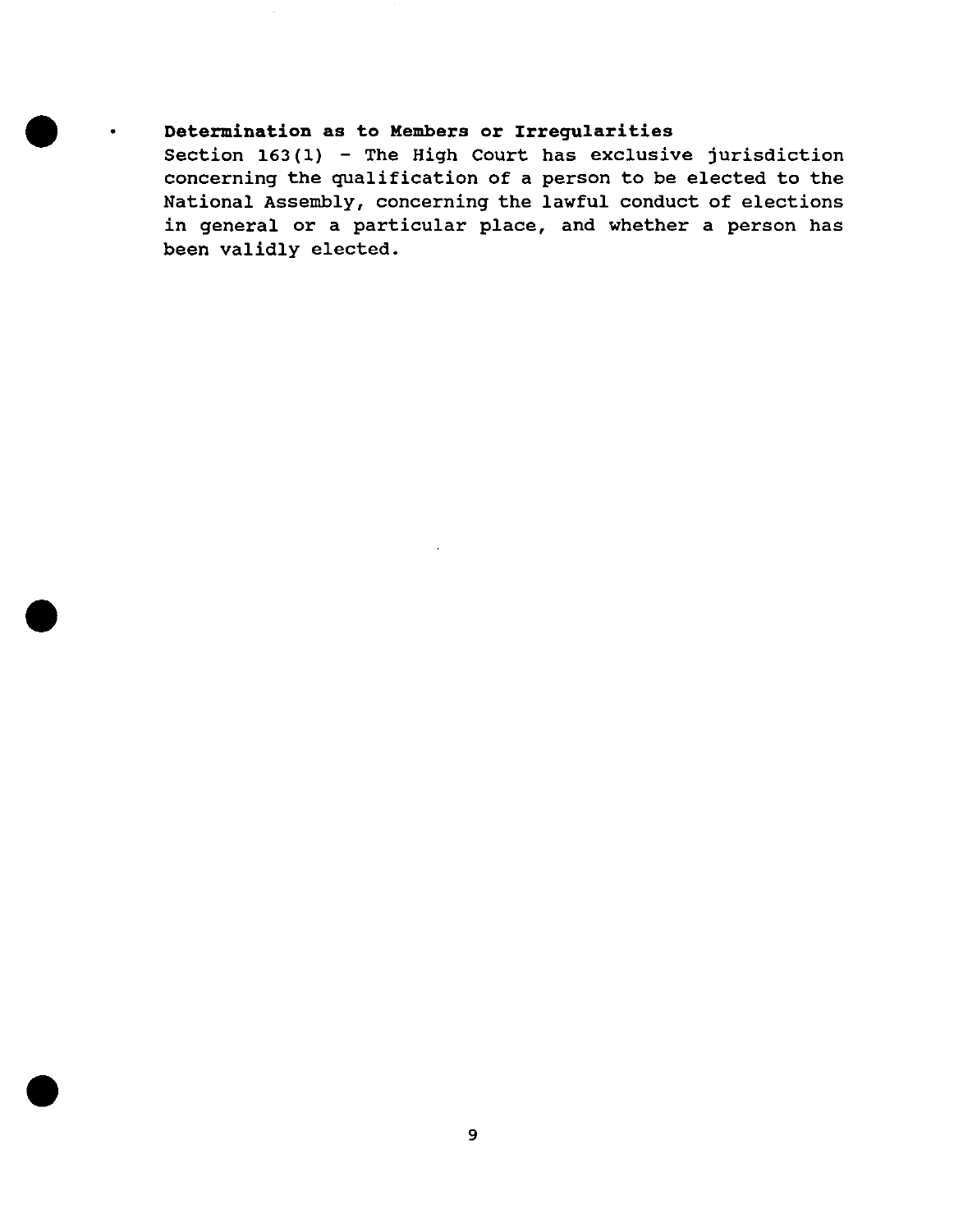The principal electoral law is found at The Laws of Guyana, Chapter 1:03, Representation of the People Act of 1975. NOTE: The Election Laws Amendment Act (1990) transferred responsibility for the preparation of the Lists of electors to the Elections Commission.

- **Districts and polling Divisions**  section 6 - The Minister specifies the number and names of polling districts and divisions.
- **polling Places**  section 6 - The number of polling places in the division is determined by the returning officer, as approved by the Chief Election Officer.

# **CANDIDATES**

•

•

 $\bullet$ 

- **Submission of Lists of Candidates**  Section 9 - The deadline for the submission of lists of candidates is the thirty-second (32d) day before polling day. Lists to be submitted to the Chief Election officer.
	- **List Requirements**

Section  $11(1)$  - A minimum of two hundred (200) and a maximum of two hundred twenty (220) names are required to be on the list of candidates at the time of submission of the list.

Section  $11(3)$  - A list of candidates must list a minimum of fifty-three (53) and maximum of sixty-five (65) candidates alphabetically.

Section 11(5) - Each list must have a title.

section 11(6) - No person can be a candidate nor a sequatory (nominee) on more than one (1) list.

section 11 (9) - NOTE: One of the candidates on a list is designated as the Presidential candidate.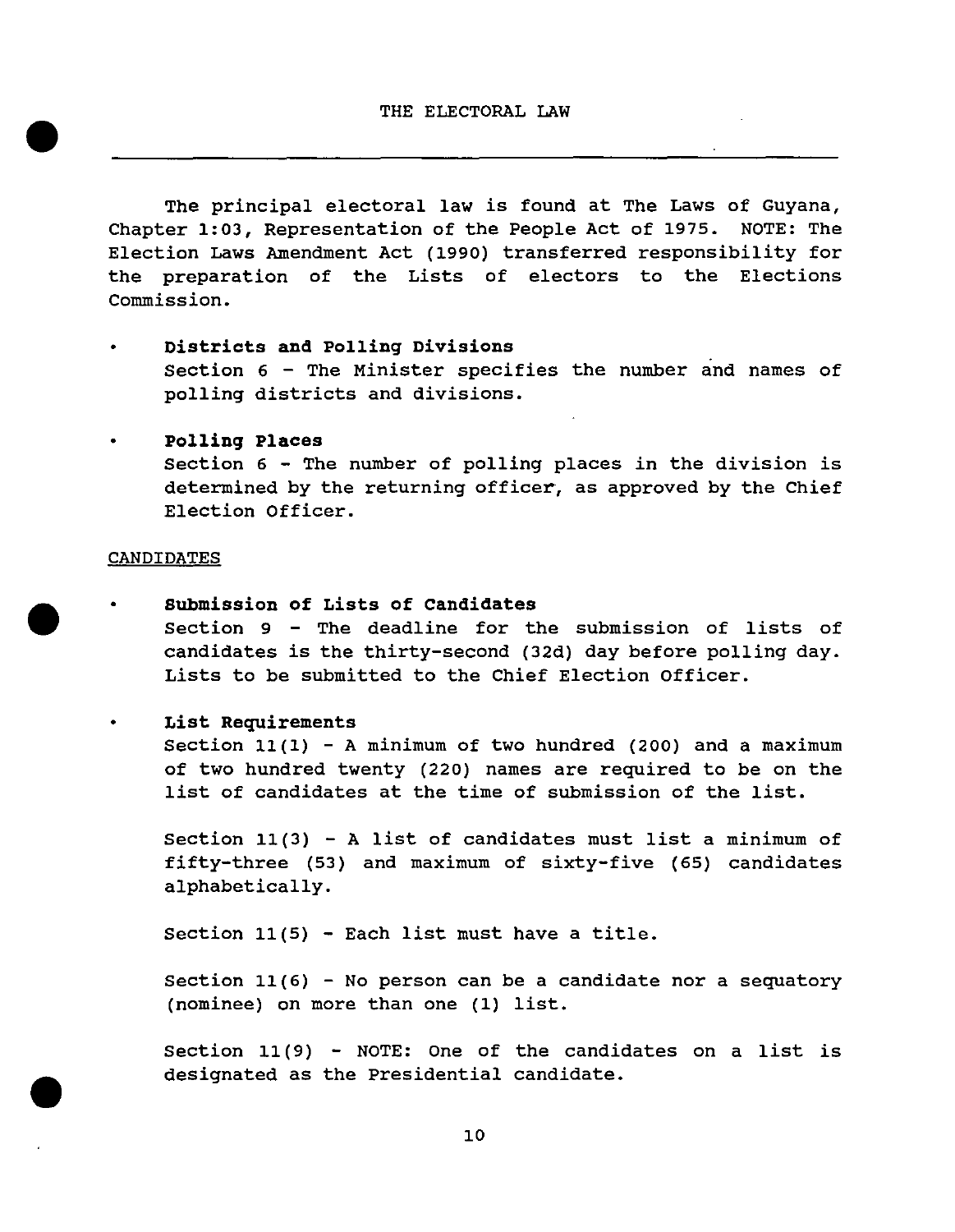# List Symbols

•

•

•

Section  $16(1)$  - By the thirty-second (32d) day before polling day, the list representative may apply to the CEO for the allocation of a symbol.

• validation of Lists Section  $17(1)$  - To be valid, lists must be approved by the Commissioner no later than the twenty-eighth (28th) day.

• Appeal section 18 - Where the Commission refuses to approve a list, the list representative can appeal to the High Court up to the twenty-sixth (26th) day.

# • Publication

section 19 - Publication of all titles and symbols of lists required to be done by the Commission in the Gazette by the twenty-third (23d) day.

# • withdrawal of Lists

section 20 - Lists can be withdrawn.

#### • Death or withdrawal of Candidates

section 21 - Death or withdrawal of candidates does not invalidate an already approved list.

# • Joining of Lists

Section 22 - Up to the twenty-fifth (25th) day, two (2) or more lists can be joined for distribution of seats by notifying the CEO.

#### • Election Agents

Section 23 - By the thirty-second  $(32d)$  day, the representative of the Candidates' List must inform the CEO of the name of the election agent of the candidates, which can be himself.

#### other Candidates' Representatives

section 24 - An election agent may appoint (a) an assistant agent for each district (maximum one each), (b) a counting agent for each district (maximum one each), and (c) a polling agent for each polling place (maximum one each). By no later than the seventh (7th) day, the election agent must inform in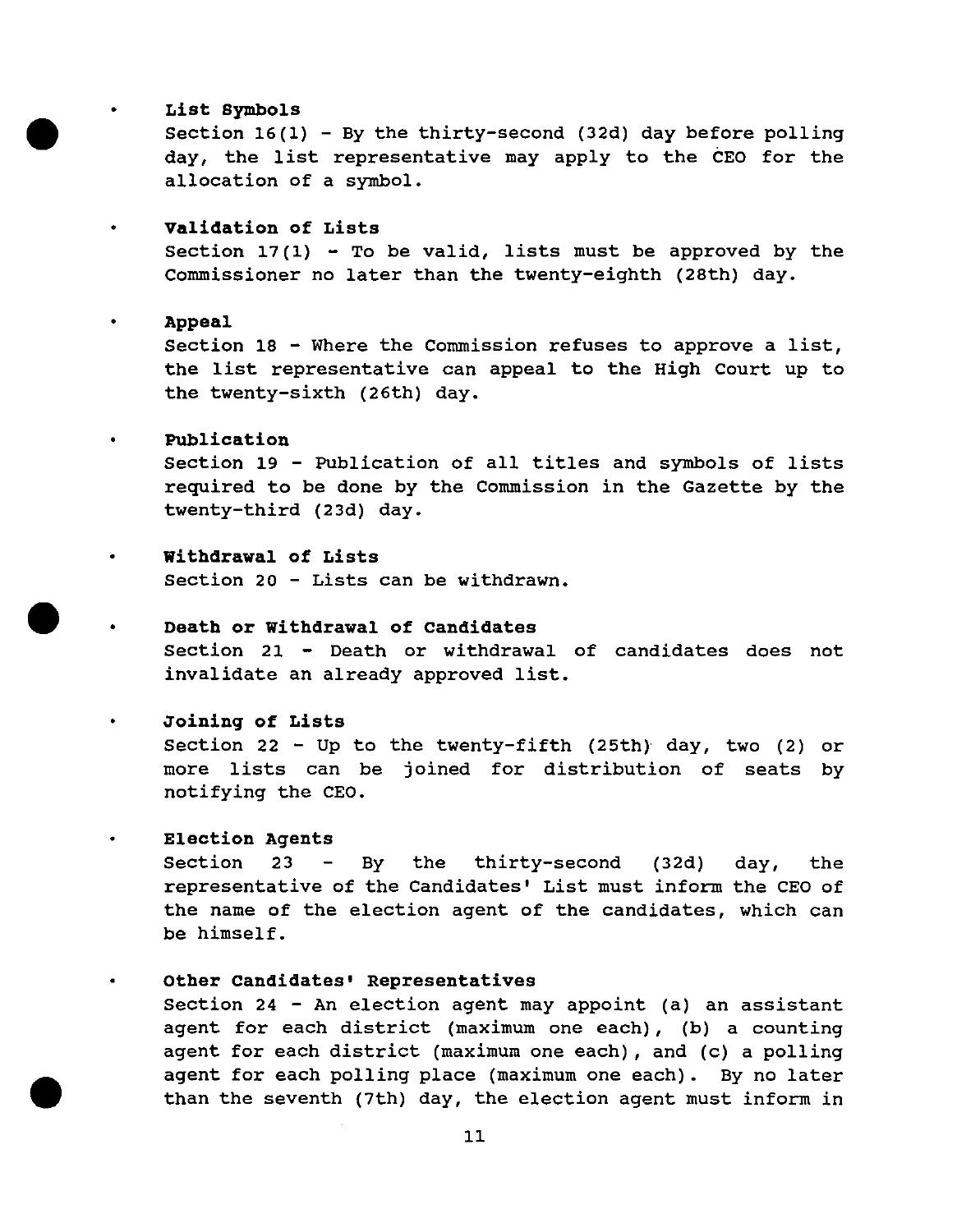writing the returning officer of the district of these appointments and the returning officer must give public notice of this information. .

# **VOTING**

•

•

•

•

•

•

• Enrollment to Vote section 27 - Other than blind and incapacitated electors, all electors must vote in person. Other than where proxy voting is concerned, electors have one vote.

# Where to Vote

Section 28 - The elector can only vote at the polling place where his name appears on the list of electors.

#### proxy Voting

section 30 - The following electors shall be entitled to vote by proxy: military or police personnel; those electors with electoral responsibilities; those electors employed by the Transport Department and running a vessel on polling day; a candidate at an election who is unable to be present in his district; and the blind and physically incapacitated. A person appointed to vote as a proxy must be an elector entitled to vote at the same polling place, and can vote by proxy for a maximum of two (2) electors at the same time as he casts his own vote.

# Applications for Proxy

Section 31 - Every application for proxy must be received by the returning officer at least ten (10) days before election day, accompanied by the consent of the elector named as proxy.

# POLL PREPARATIONS

#### Notice

section 34 - A notice of poll shall be given by the twentieth (20th) day at the latest, listing day and hours of polling and all polling locations in the district. By the fourteenth (14th) day, this notice must be posted along with all lists of candidates, and the official list of electors on at least one (1) building in each division of the district.

#### polling Hours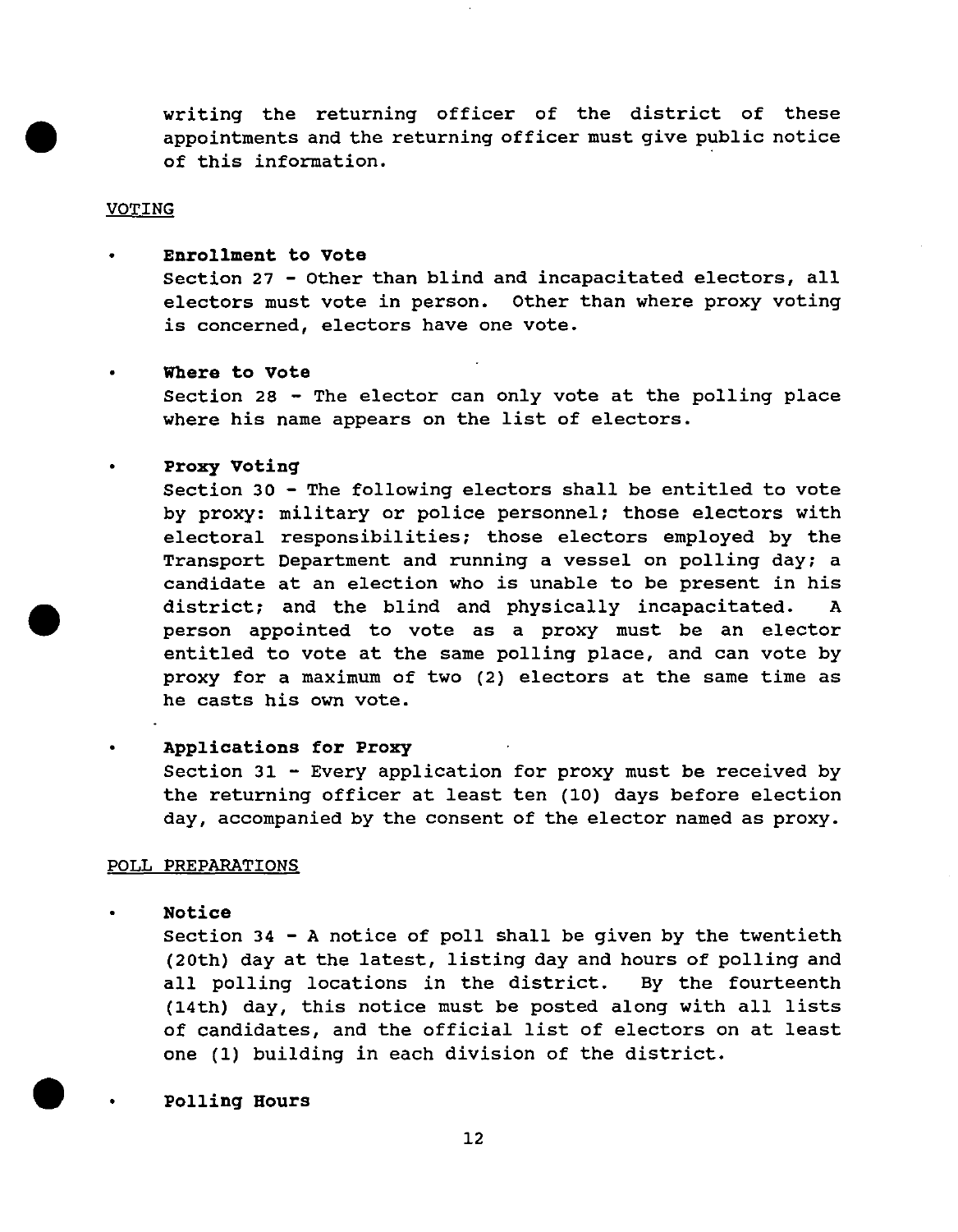Section  $34(3)$  - Polling hours are normally twelve (12) consecutive hours from 6:00 a.m. until 6:00 p.m. unless otherwise prescribed by the Minister.

# Equipment

•

•

•

•

•

Section 37 - The district returning officer is responsible for the provision of all compartments in each polling place. furniture, etc. and voting

# • Directions for voting and Ballots

Section 38 - The CEO is responsible for printing and sending to returning officers sufficient quantities of: directions for voting, ballot papers and tendered ballot papers along with a list of the serial numbers of the ballots. (Samples of these forms, Form 10 and Form 11, can be found in Appendices E and F. )

# Provisions of Election Supplies

Section  $40(1)$  - The district returning officer is responsible for supplying each presiding officer with all election supplies, including ballot papers, directions, copies of the Act, lists of electors, ballot boxes and seals, oath forms, poll book lists of candidates, etc.

# Ballot Box

Section 40(2) - Ballot boxes must be of convenient size and designed so that ballots can be deposited but not removed without the box being unlocked.

# Voter Identity Card

Section 43 - If the Commissioner of Registration cannot provide a photograph on the voter identity card, or if there are other differences from the normal card required, this will not invalidate the card for voting purposes .

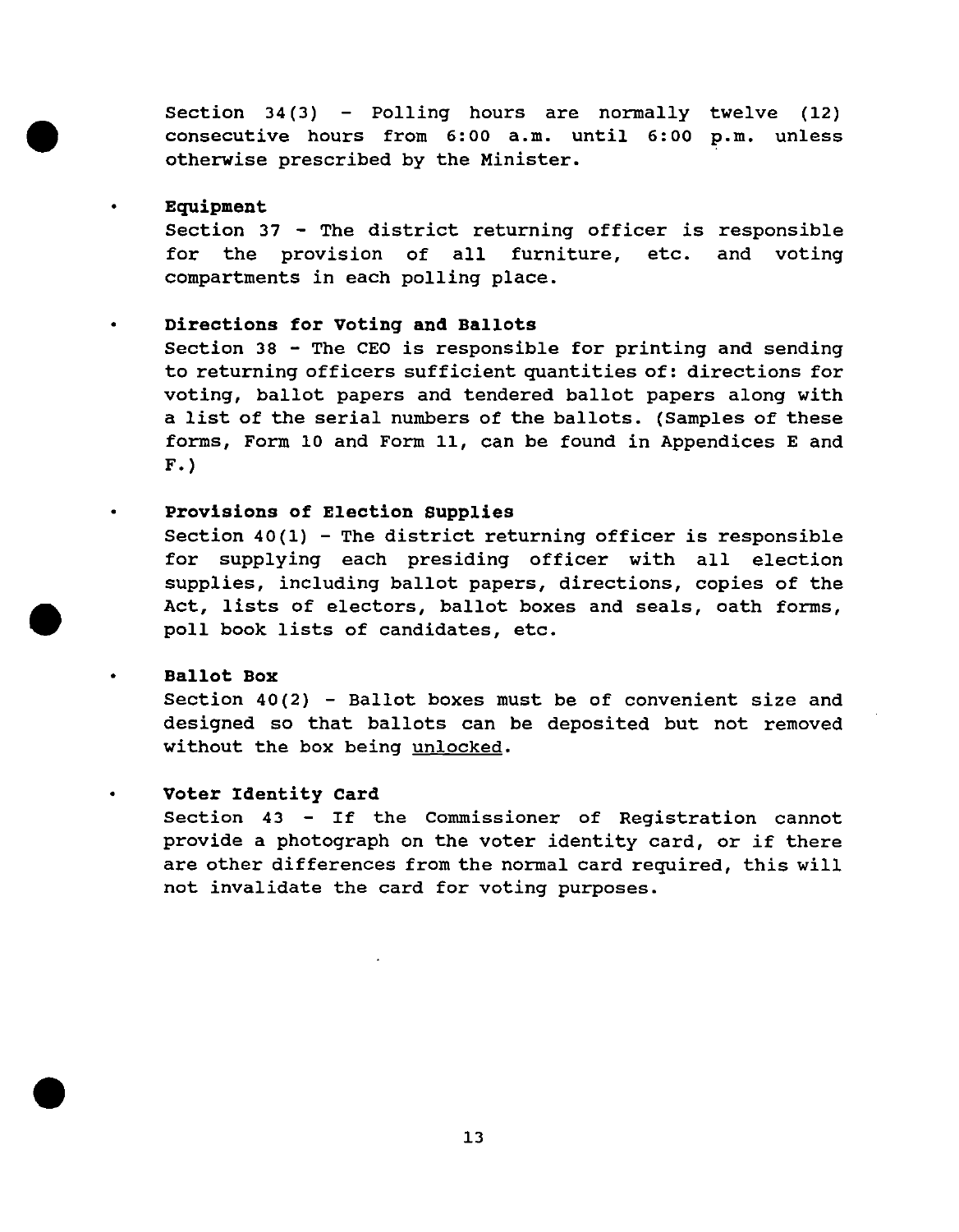## NON-RESIDENT BALLOTING

# • **Non-Resident Electors**

Section 45A(1) - The non-resident electors roll must be completed by the twenty-first (21st) day.

Section  $45A(2)$  - Persons qualified as non-resident voters are those employed by the Government or any public or Statecontrolled corporate body and fulltime students outside Guyana, if they apply to the CEO no later than thirty (30) days before election day.

# • **Ballots**

•

•

•

•

section 47 - Ballot papers supplied to ballot officers for non-resident voters are identical to all other ballots, except for being a difference color. The CEO is responsible for providing these and all other supplies and forms to the ballot officers.

#### • **Non-Resident Ballots**

Section  $51$  - By the fourteenth (14th) day, the ballot officer or the CEO shall send to every non-resident elector in a sealed envelope, (i) an unsealed "return" envelop addressed to the ballot officer or the CEO; (ii) a declaration of identity form including the voter registration number of the voter, (iii) an unsealed ballot envelop marked "To the Chief Election Officer", (iv) directions for balloting and (v) a ballot paper stamped with the official mark.

#### • **Ballot Attendants**

section 53 - The CEO may appoint ballot attendants outside of the country.

# **Non-Resident's Voting Procedure**

section 54 - Not later than the ninth (9th) day, the nonresident voter alone or before a ballot attendant, secretly marks his ballot, folds it and places it in the ballot envelope which he seals; completes the certification of identity form, and places the form and the ballot envelope in the return envelope which he seals and either gives to the ballot attendant or posts himself.

# **Transmission**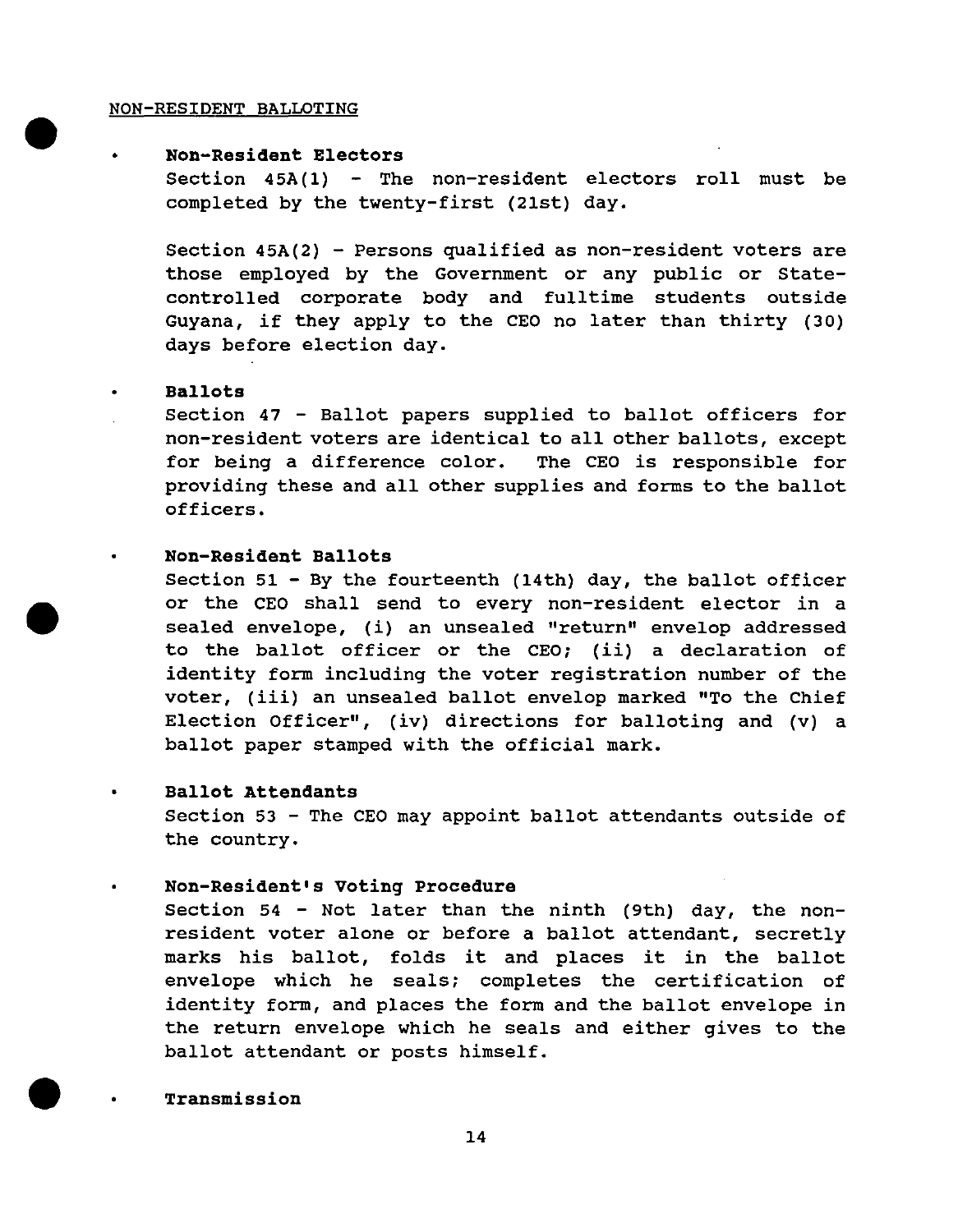section 55 - The above documents must be received by the officer concerned by the seventh (7th) day before election day.

section 56 - The above documents are kept in safe custody unopened for delivery to the CEO.

# **Non-Resident Electors in Guyana**

•

•

•

•

•

section 58 - Where a non-resident elector is in Guyana and will be unable to vote abroad, he may obtain the non-resident ballot and envelopes from the CEO by applying. These must be completed and returned to the CEO by the seventh (7th) day.

# **counting of Non-resident votes**

section 59 - The counting of non-resident votes shall take place on election day, at a time set by the CEO and published in the Gazette. Those permitted to be present include: (a) the Chief Election Officer and such staff as he may appoint; (b) the Minister, members of the Commission, and any team of observers appointed by the Minister; (c) one candidate from each list appointed by the election agent; (d) the election agent himself; (e) members of the police, Guyana military and militia and (f) anyone else the CEO permits to attend.

# **• counting Procedure**

section 60 - The CEO opens an empty ballot box and after examination secures it.

section 61 - The return envelopes are opened and the number of sealed ballot envelopes counted. Signature comparisons with the registration card are permitted on request unless the CEO finds the requests unreasonable. Such refusals can be appealed to the High Court.

section 62 - The ballot papers are removed (folded) from the ballot envelopes and deposited in the ballot box by the CEO and the name of the elector checked off against the nonresident roll.

15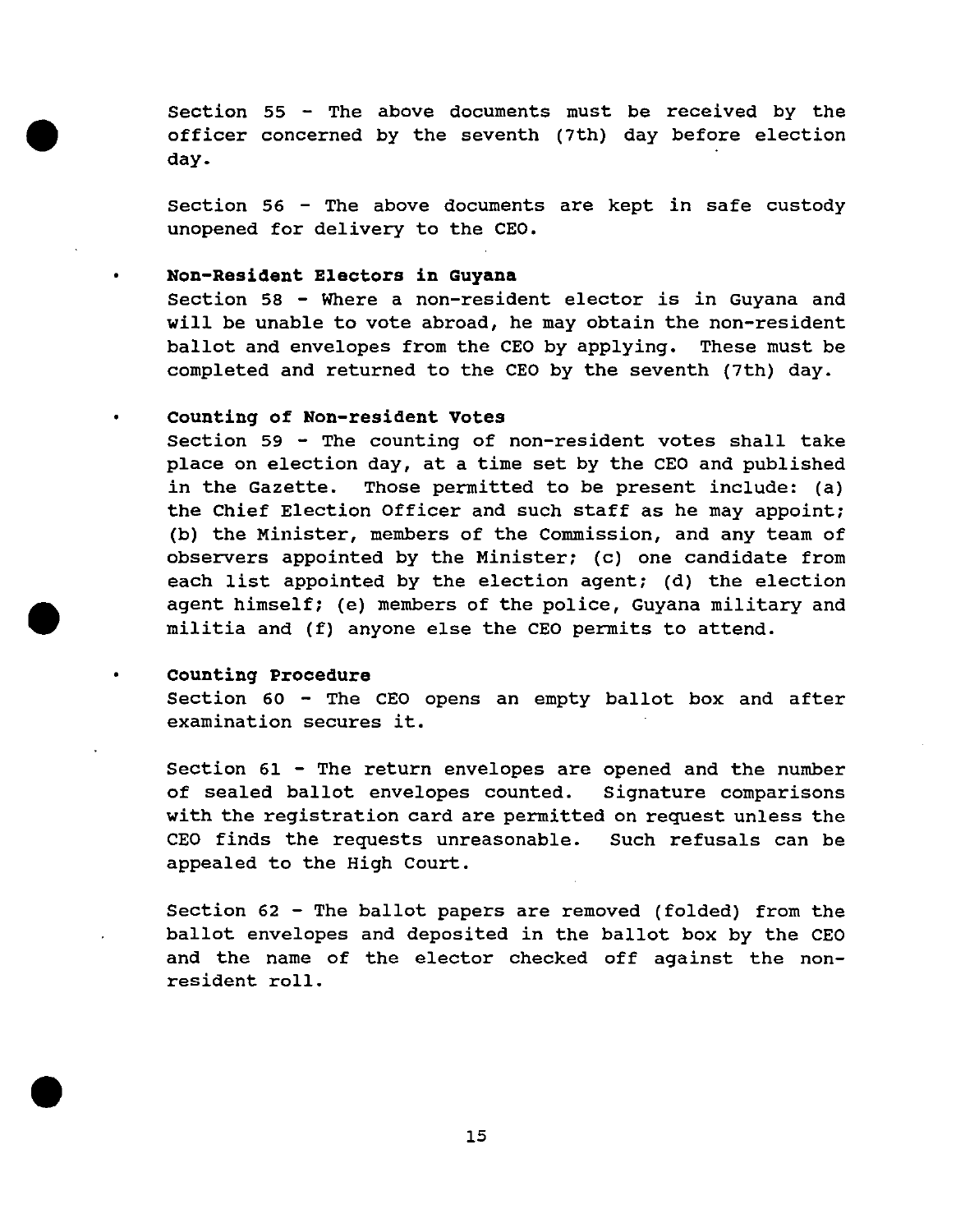## VOTING BY SPECIFIED DISCIPLINED FORCES (SDFl

# **Ballot Officers**

•

•

•

•

section 651 - The CEO appoints one ballot officer for each of the SDF and one ballot attendant for each voting place and determines the voting place in each district.

#### • **List of SDF Electors**

section 65J - Each ballot officer prepares an SDF electoral list of persons on the electoral list who are SDF members in his jurisdiction and sends this list to the CEO who in turn provides copies to the relevant district returning officer for display at each regular polling place.

# **Balloting**

section 65K(1) The CEO in the Gazette designates the day and hour for SDF voting which must be between ten (10) and five (5) days prior to election day. The CEO provides the ballot officer with ballot papers stamped with the words "Disciplined Forces." The ballot officer in turn provides the ballot attendants with enough ballots to cover the names on the list the day before voting takes place.

# **voting**

Section  $65K(6)$  - A person whose name appears on the SDF list may, as he desires, either vote according to the SDF provisions or in the normal poll, but in the latter event must notify the ballot officer of this, fifteen (15) days before SDF voting day so his name can be removed from the list sent to the CEO.

# **Close of Poll**

section 65L - When balloting ends, the ballot attendant personally delivers the sealed ballot box to the ballot officer who must keep it in sage custody until election day when the boxes are given to the CEO.

# THE REGULAR POLL

# **Close of Poll**

section 66 - If electors are still waiting to vote at poll closing, then the poll will remain open until they have voted.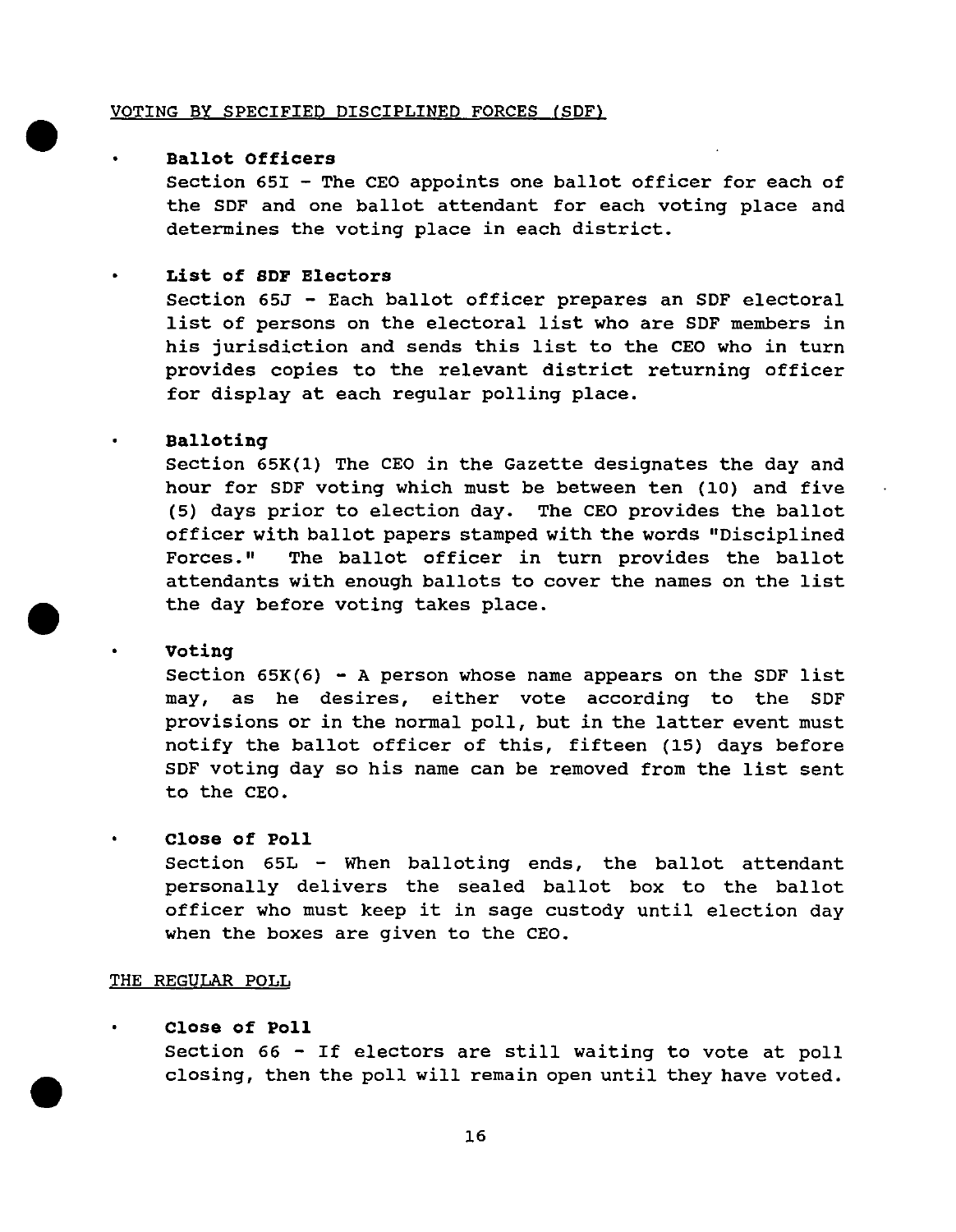# Appointment of Candidate at Poll

section 67 - The election agent may appoint one candidate from the list to attend at one (1) or more polling places, but no more than one (1) candidate from any list can be in anyone polling place.

## opening of Poll

•

•

•

•

•

section 68 - At the hour of poll opening, the presiding officer in the presence of others entitled to be in the poll, if any, (a) opens the ballot box to ensure it is empty; (b) locks the box, retaining the key and seals the box so that it cannot be opened without breaking the seal; (c) puts the box on a table in full view, where it must remain until poll closing, and (d) calls electors to vote.

# Initial Voter Procedures

Section 69 - On entry, the voter states his name, address and occupation and hands the poll clerk his identity paper and any other relevant documents such as a notice of proxy appointment. The poll clerk ascertains whether the voter's name (and the proxy, where applicable) is on the list of electors.

Section 69(3) - Where a name or other particular suggest that the entry on the list is intended to refer to the voter, the applicant, after taking an oath of identity (Form 19), shall be deemed to be that person.

Section  $69(4)$  - Where an applicant provides both an identity paper and a certificate of employment, his name will be added to the official list of electors and entered in the poll book. The documents above are then returned to the applicant by the poll clerk, to be given to the presiding officer.

# Application for Ballot Paper

Section 70 - On receipt of the documents, the presiding officer checks that the applicant has not already voted, as well as his identity and entitlement to vote by (a) checking the applicant's fingers for any electoral ink stains, (b) comparing the applicant's signature with the identity paper, (c) comparing the photograph on the identity paper, (d) comparing the thumb print on the identity paper, (e) comparing the height recorded on the identity paper, (f) if applicable,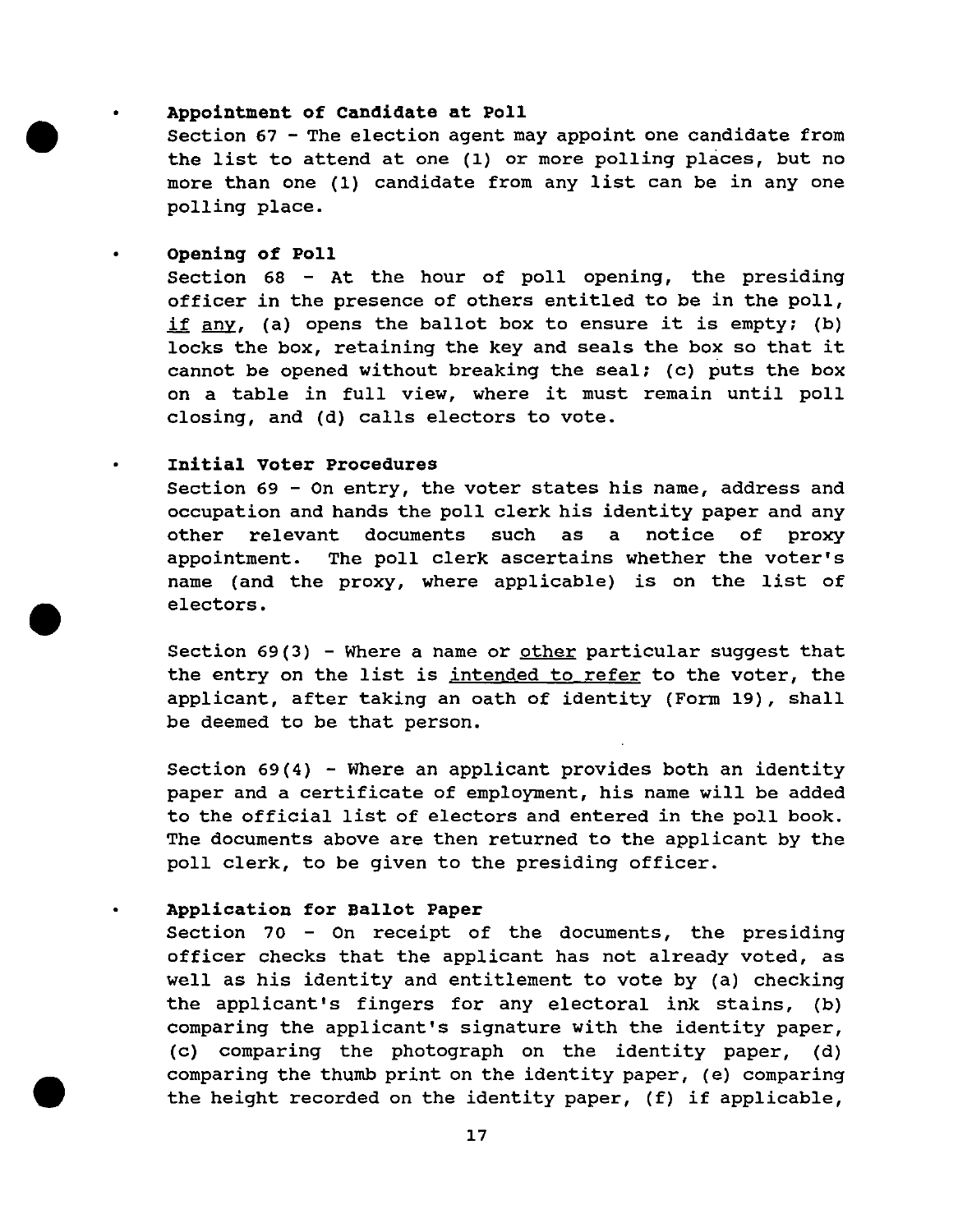checking the proxy appointment, (g) making further comparisons as reasonably necessary, and (h) requiring the applicant to take an oath of identity.

# Issue of Ballot

•

•

•

•

 $\bullet$ 

section 71 - The presiding officer shall refuse a ballot paper if not satisfied as of the above, but otherwise shall give the voter a ballot paper stamped with the official mark, enter the voter's registration card number on the ballot counterfoil; check off the voter's name on the official list of electors; and return the identity documents. If the elector is also a proxy voter, he will receive up to two (2) additional ballots, as applicable.

# Mode of voting

section 72 - The presiding officer shall ensure the elector understands how to mark and fold the ballot paper. The elector then enters one of the polling compartments and secretly marks the ballot within the space opposite the name and symbol of his preferred Candidates' List and folds the ballot paper. He then shows the folded paper so that the presiding officer can see the official mark on the reverse of the ballot. The voter then immerses a finger in the stamping electoral ink and subsequently places the ballot in the ballot box. (NOTE: The presiding officer shall not permit the deposit of a ballot in the box until the finger is stamped.) If the elector refuses to comply, the presiding officer takes the ballot paper and "shall destroy" this ballot, making an entry in the poll book. An inadvertently spoiled ballot may be marked as cancelled and replaced by the presiding officer. showing a marked ballot to any person renders that ballot as spoiled, except if shown to the presiding officer for his guidance as to how to correctly complete a ballot. The presiding officer can also appoint an interpreter to assist a voter.

# Blind and Incapacitated Voters

Section 73 - The presiding officer may permit another elector, even one who has voted, to accompany a blind or incapacitated friend and vote on his behalf.

# Tendered Ballots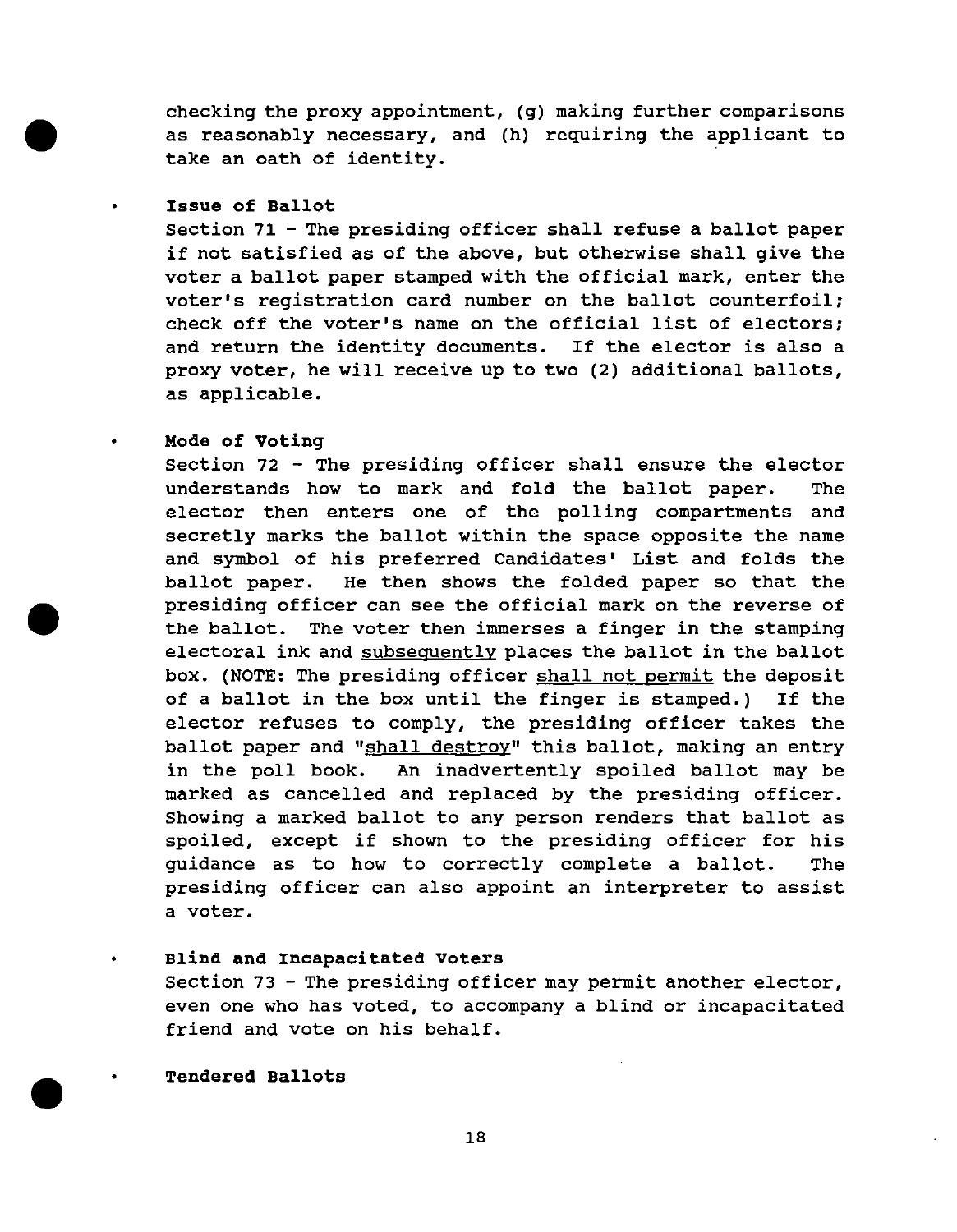section 74 - A voter who has not voted but finds his name already checked off the list is eligible for a tendered ballot paper on provision of his identity papers, taking an oath of identity and satisfying the presiding officer. A tendered ballot is not put in the ballot box, but given to the presiding office and endorsed with the name of the elector and his number on the official list. The tendered ballot is set aside in a separate packet and not counted by the returning officer. The poll clerk will note this in the poll book.

# Power to Dispense with Production of Identity Paper

Section 75 - The presiding officer or the poll clerk may dispense with the production of the identity paper and permit a person to vote if he is satisfied as to the identity of the elector.

# secrecy at the Poll

•

•

•

•

section 77 - Every person attending the polling place shall not communicate before the close of the poll: (a) the name of any elector who has not voted, (b) the registration number of any elector on the list who has not voted nor (c) the official mark .

other than in an official capacity, no person shall interfere with an elector when voting, attempt to find out how an elector voted, or communicate information of this nature.

# Disturbance and Obstruction

section 78 - No person within a distance of two hundred (200) yards of a poll shall interfere with an elector in any way or attempt to find out how that person has voted or intends to vote. Also, interference in poll access, the voting process, the transport of election materials, the counting of votes and the functions of election officers is prohibited.

# Those Permitted in the Poll

section 79 - To preserve order, the presiding officer may regulate the admission of electors, and allow only the following people in the poll: (i) the Minister, members of the Commission and members of any team of observers appointed by the Minister; (ii) election officers; (iii) authorized candidates; (iv) polling agents; (v) police, military and militia; (vi) election agents; (vii) assistance agents. Any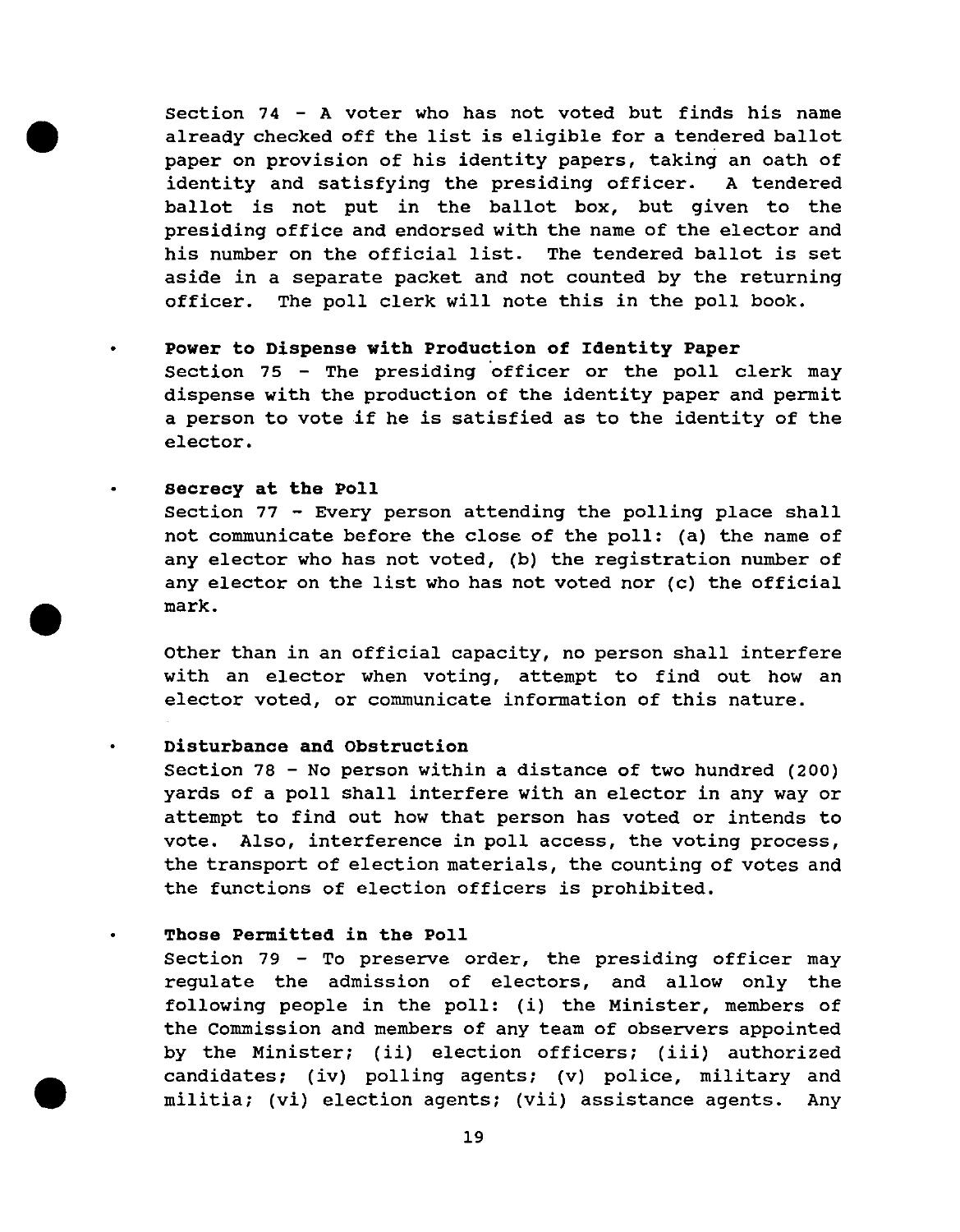misconduct or failure to obey lawful directions, requirements or orders of the presiding officer may result in the person concerned being removed from the poll by the police or other authorized person. The person removed may not reenter the poll again on election day. This power cannot be used to prevent an elector from voting.

• Sale of Liquor

Section. 80 - Sale of intoxicating liquor is prohibited on election day.

• Time Off

•

•

•

Section 81 - Employers shall provide reasonable time off to employees to vote on election day.

# Close of Poll

section 83 - The presiding officer "as soon as practicable" after poll closing, in the presence of those permitted to be present (Section 79) shall:

(a) secure and seal the ballot box with his seal and the seal of those duly appointed candidates and polling agents if they so wish, in a manner that the box cannot be opened and nothing inserted without breaking the seals;

(b) make up separate sealed packets with (i) unused, spoiled and tendered ballot papers; (ii) used tendered ballots; (iii) ballot counterfoils; (iv) marked copies of electors list; (v) proxy documents and (vi) the poll book; and

(c) deliver the sealed- ballot box and packets to the district returning officer.

# COUNTING OF THE VOTES

Returning Officers Count Votes section 84 - Votes cast in all polls in each district shall be counted by the returning officer of that district. However, for efficiency or security reasons, the CEO can publish in the Gazette a notice which would combine the counting of two or more districts in one place.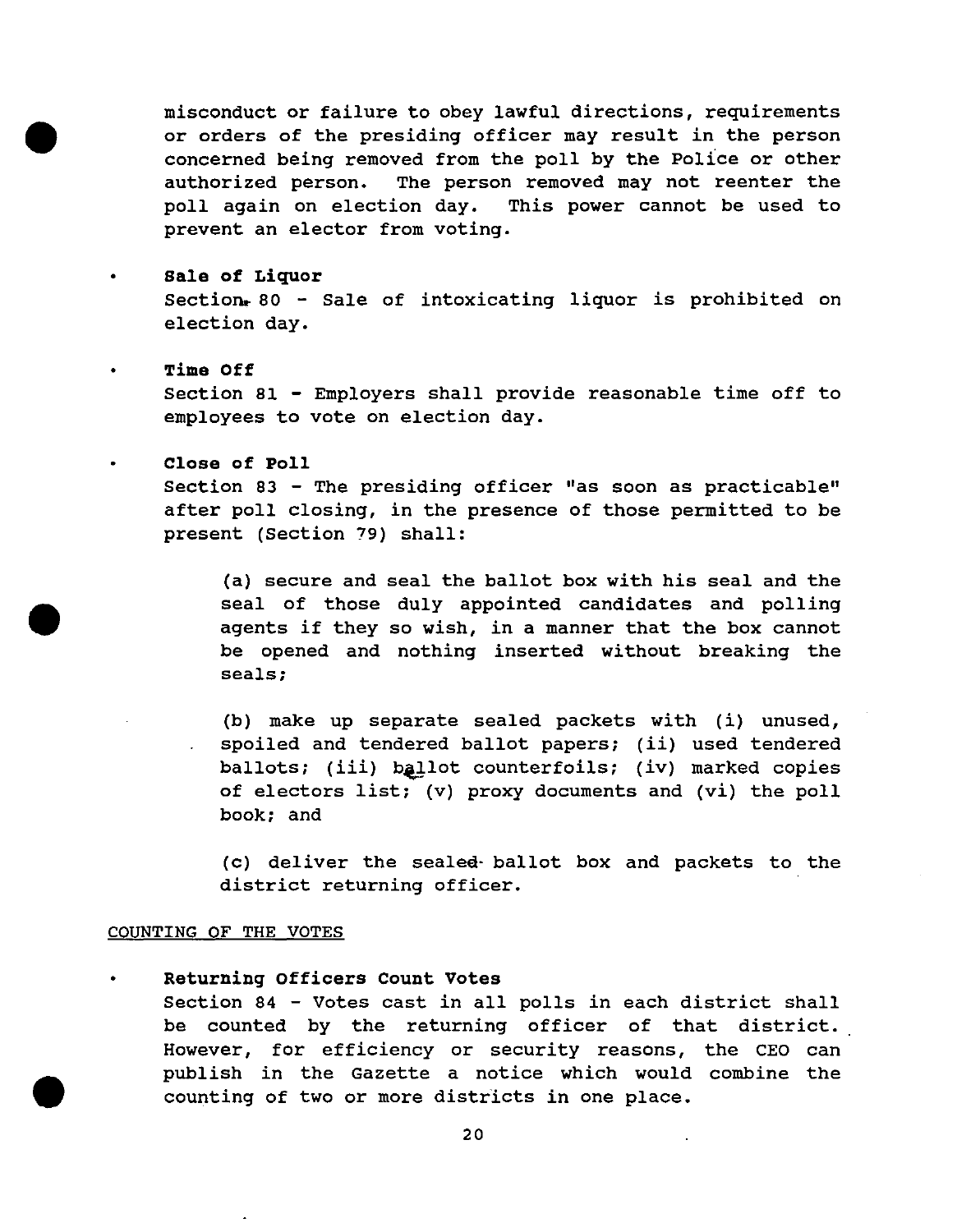#### Candidates at Count

•

•

•

•

•

section 85 - The election agent may appoint one (i) candidate from the list to attend the count and notify the returning officer of this by the seventh (7th) day before polling day.

# • Attendance at the Count

section 86 - Those who may attend the count include:

(a) the returning officer and those election officers he appoints to assist in the counting;

(b) the Minister, members of the Commission and members of any team of observers appointed by the Minister;

- (c) designated candidates;
- (d) counting agents; and
- (e) other persons permitted by the returning officer.

The returning officer shall give the counting agents all reasonable facilities for overseeing the proceedings and information with respect thereto, consistent with the orderly conduct of the proceedings.

#### counting

Section 87 (1)  $\sim$  The returning officer "as soon as practicable" after the receipt of all ballot boxes and packets, in the presence of such authorized persons as listed in section 86, shall (a) open each ballot box, (b) remove the ballots, (c) count and record the number of ballots taken from each box, (d) mix together all ballots from all boxes and (e) count the votes cast for each Candidates' List.

#### • Rejected Ballots

Section 87(2) - Any ballot paper will be considered invalid that (a) does not bear the official mark, (b) has not been marked or is uncertain, (c) where votes have been cast for more than one list, (d) which contain a mark which would identify the electors.

Acceptable Ballots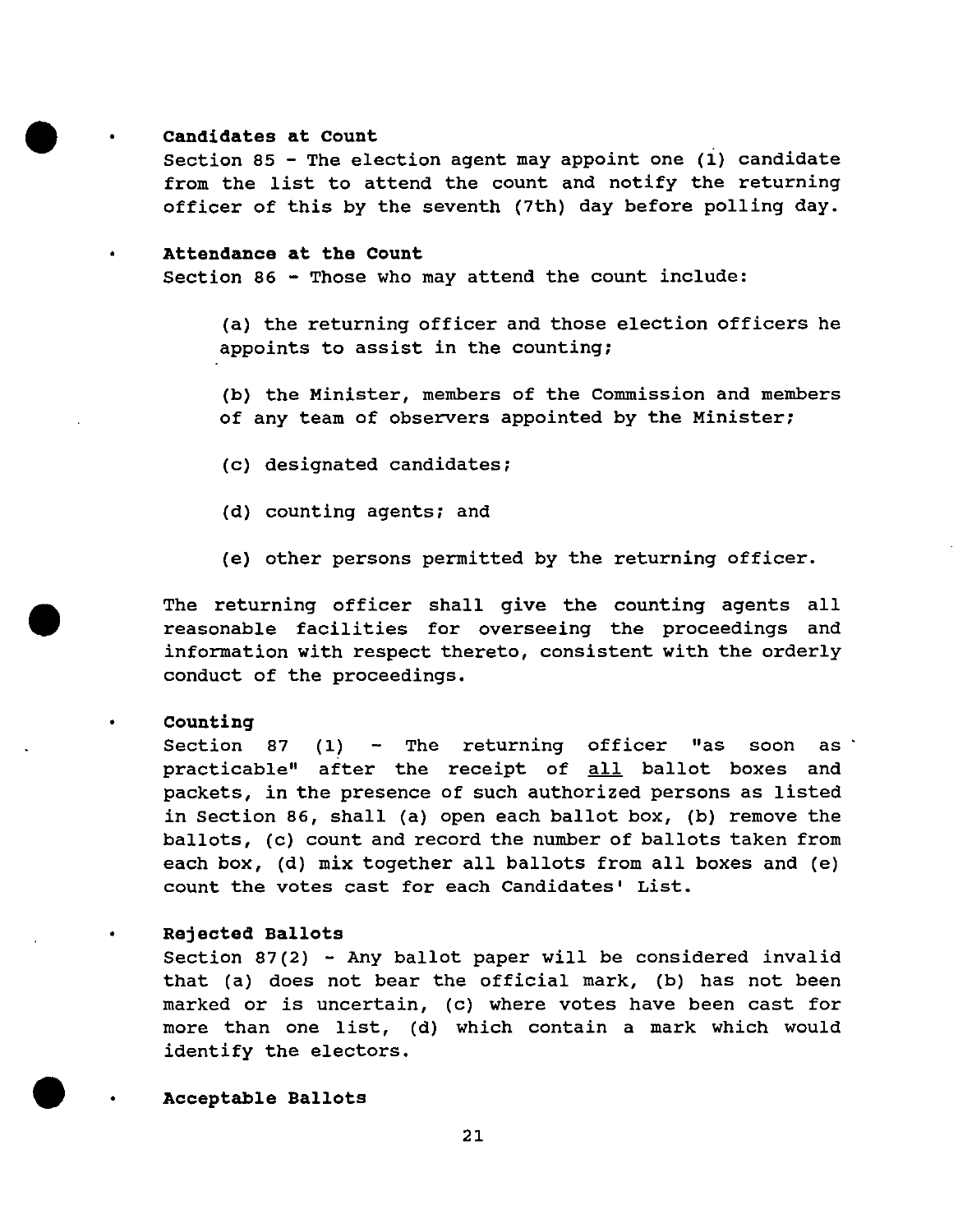Section 87(3) - A ballot shall not be rejected where the vote is marked (a) elsewhere than in the proper place, (b) with other than a cross  $("X")$ , (c) by more than one mark if the intention that the vote for one Candidates' List is clear, and (d) the elector cannot be identified. The decision of the returning officer on any question concerning a ballot paper is final. Where the returning officer rejects a ballot, he writes the word "Rejected" on it and if there is an objection to this by a candidate or counting agent, the returning officer will mark on the ballot "Rejection objected to."

# Recounts

•

•

•

•

•

•

section 88 - A candidate or counting agent may request a recount of the votes, but if considered unreasonable, the returning officer may refuse.

# Conclusion of the Count

Section 89 - At the conclusion of the count, the returning officer shall seal the counted and rejected ballots in separate packages and verify the ballot papers with the presiding officer's report, prepare a written statement of the verification, publicly declare and communicate to the CEO the number of valid votes cast for each Candidates' List in his district and provide a written report (Form 24) to the CEO, which may be copied by any counting agent.

#### Secrecy of the Count

Section 90 - Every person attending the counting of votes shall not communicate any information obtained at the count as to the votes for lists of candidates.

#### COUNTING NON-RESIDENT VOTES

Sections 91 through 95 - The process is the same as that described above, but is conducted by the Chief Election Officer. Those who may attend include the CEO and his staff, the Minister, members of the Commission and an appointed observer team, candidates and election agents and others approved by the CEO .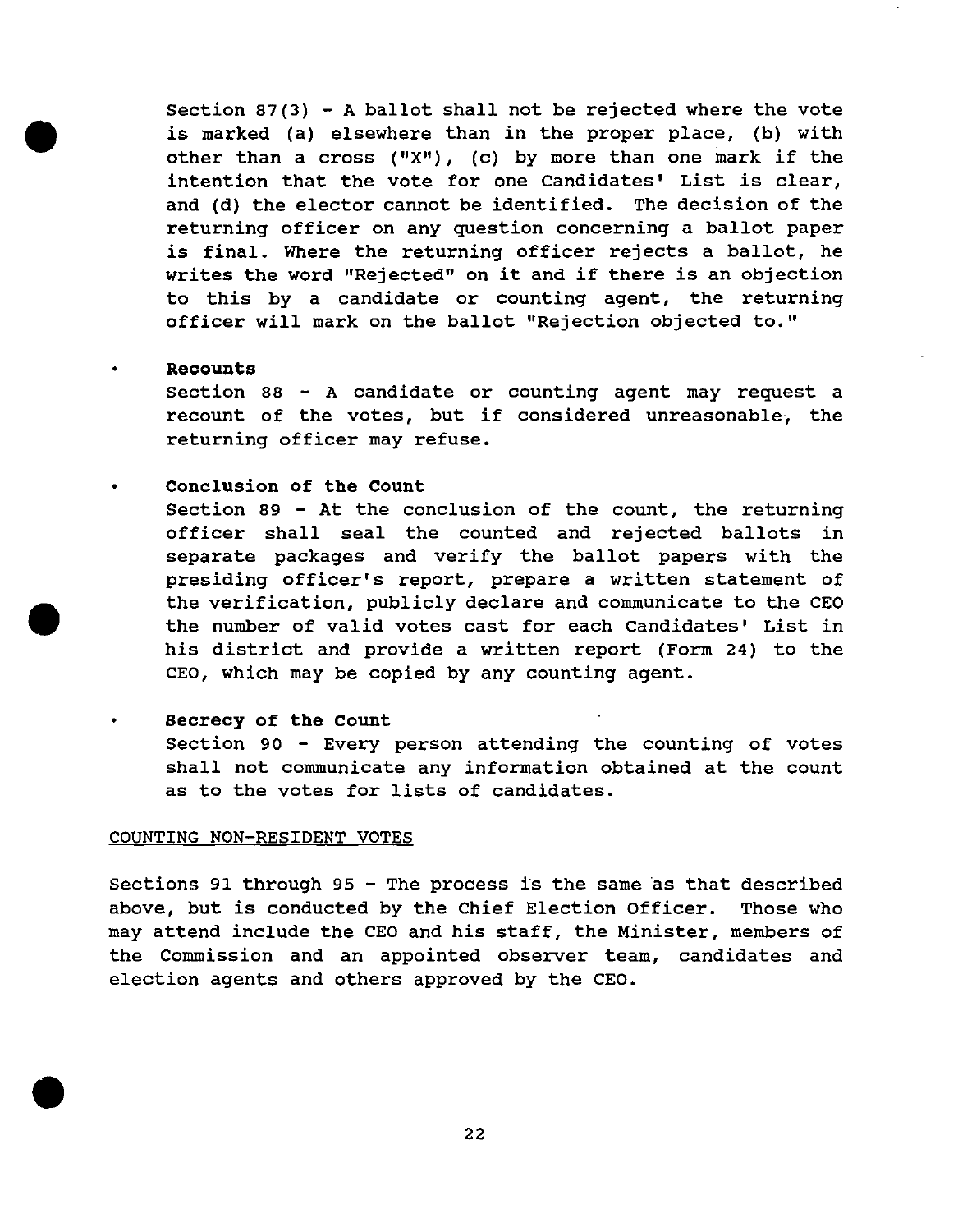# INFRACTIONS AND PROHIBITIONS

•

•

•

Illegal Hiring of Transport for Electors Section 119 - No person shall let, lend or use any vehicle or

animal for the purpose of conveying electors to or from the poll.

## • False statements Concerning Candidates

Section 124 - Any person before or during an election who makes or publishes a false statement of fact concerning the personal character or conduct of candidates is guilty of an illegal practice.

# • Election Publications

Section 125 - No person shall print or publish or post any bill, placard or poster referring to an election or printed document distributed to promote the election of candidates unless the document bears the names and addresses of the printer or publisher on the face.

#### Plural voting

section 127 - Any person who votes on his own behalf more than once or more than twice as a proxy is guilty of an illegal practice.

#### CALCULATION OF ELECTION RESULTS

# • Allocation of seats

Section 91 $(1)$  - The total number of votes cast for all candidate lists shall be divided by fifty-three (53) and the whole number resulting is the electoral quota.

(2) The total votes cast for each list shall be divided by the electoral quota and the whole number resulting identifies the number of seats won. The remaining fraction (or if all votes cast are less than the electoral quota) are treated as "surplus votes".

(3) Unallocated seats will be apportioned as follows:

(a) one (1) seat to the list with the largest number of surplus votes;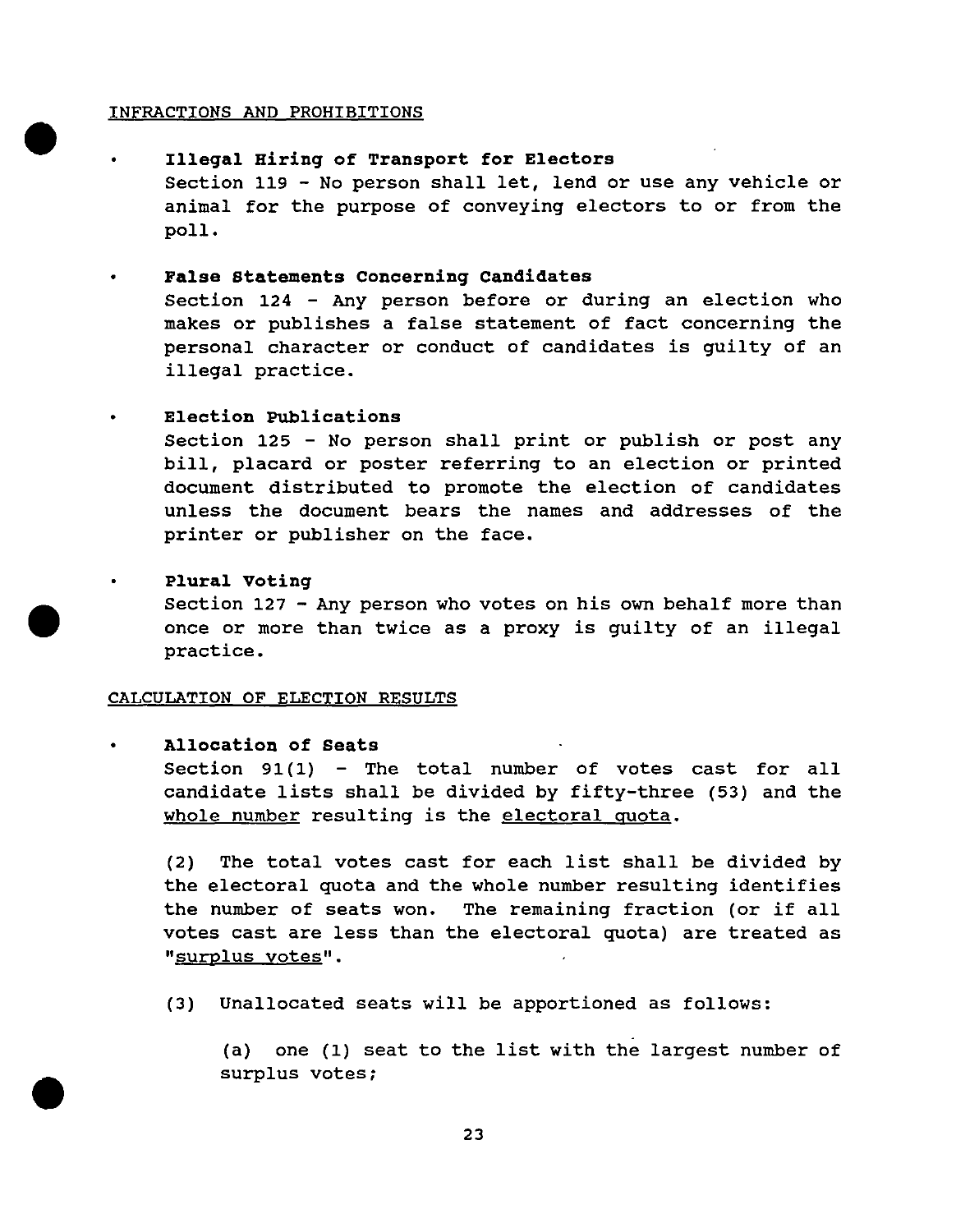(b) the second, third, fourth, etc. seats (whatever number remains unallocated) will be given to the lists with the next largest number of surplus votes; and

(c) where the number of surplus votes is equal, the Chairman of the Commission will draw lots.

Combined lists are treated as one (1) list for allocation purposes.

# • Membership National Assembly

•

•

•

....

Section 98 - When all seats have been allocated, the representative of the list or his replacement shall extract from the list as many candidates'. names as there are seats allocated to that list and the CEO shall declare those persons as elected.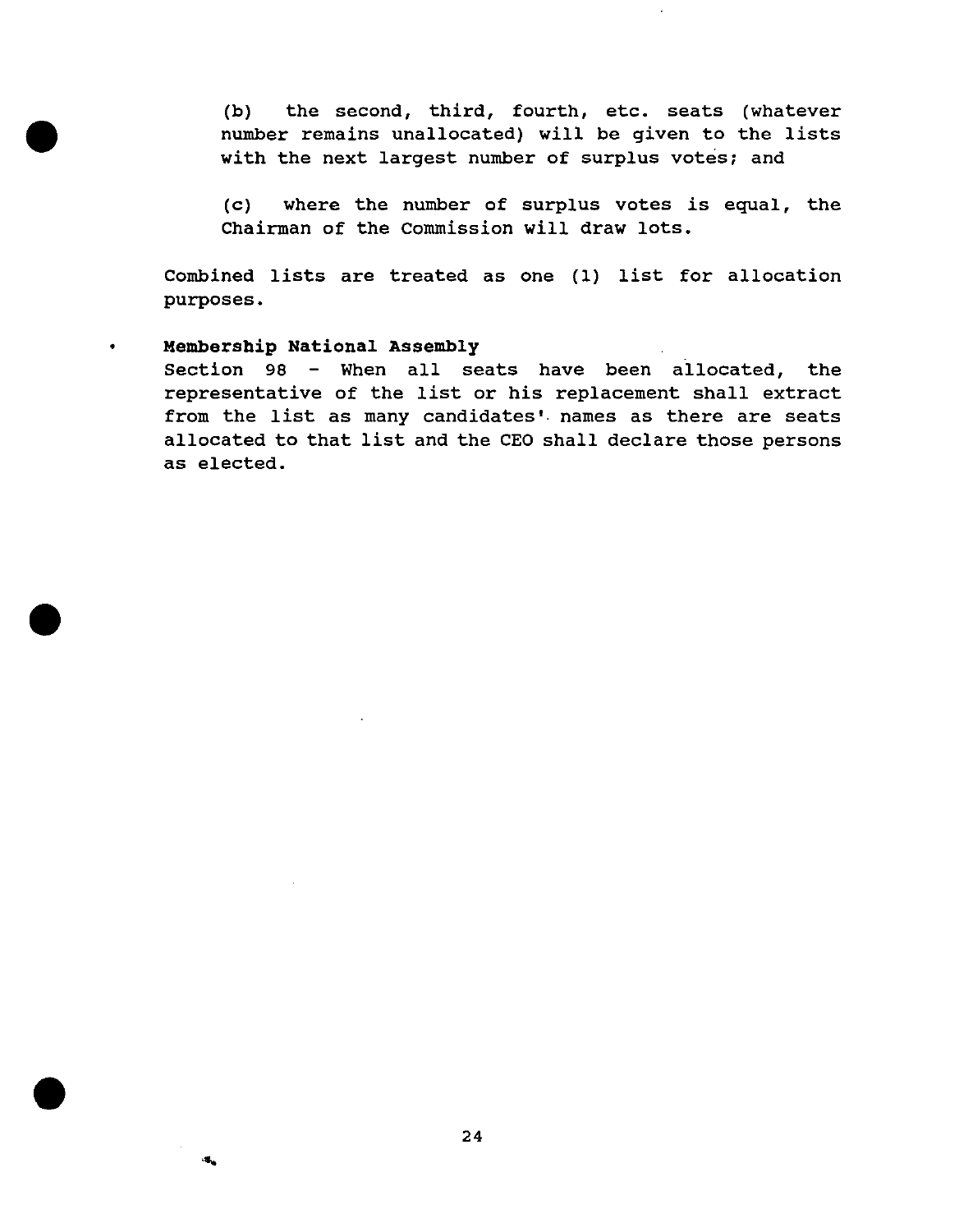Election commodities are, in themselves, neutral. For example, a properly secured truck can be used to transport ballot boxes from the polling stations to counting centers when those boxes have either been properly administered, sealed and secured or illegally "stuffed." That same truck can be misused to transport partisan voters to polling stations. The examples are numerous. Thus, the central questions involved in an assessment of election commodities are not only "Which commodities?" and "Based on what rationales?," but also "How will they be used?" and "By whom?"

The Team assessed election commodities in respect to the major components of the electoral process: voter registration, voting, counting and administrative support. The charts which follow constitute the Team's findings and recommendations. They are set forth in an election's sequence, and they address:

- the nature of the commodities;
- quantities desired by the Elections Commission, the Chief Election Officer or recommended by others;
- descriptive information as to each commodity, its intended use, its estimated cost, whether it should be purchased or leased, and whether it is available in Guyana or not;
- the Team's recommendations as to priorities; and
- any additional comments helpful to the USG in determining whether to approve or disapprove a commodity request.

The Team recommends:

•

•

• without present reservation those commodity requests with urgent priority, noted under "Priority" by "U", and those other requests with high priority, noted thereunder by **"H";**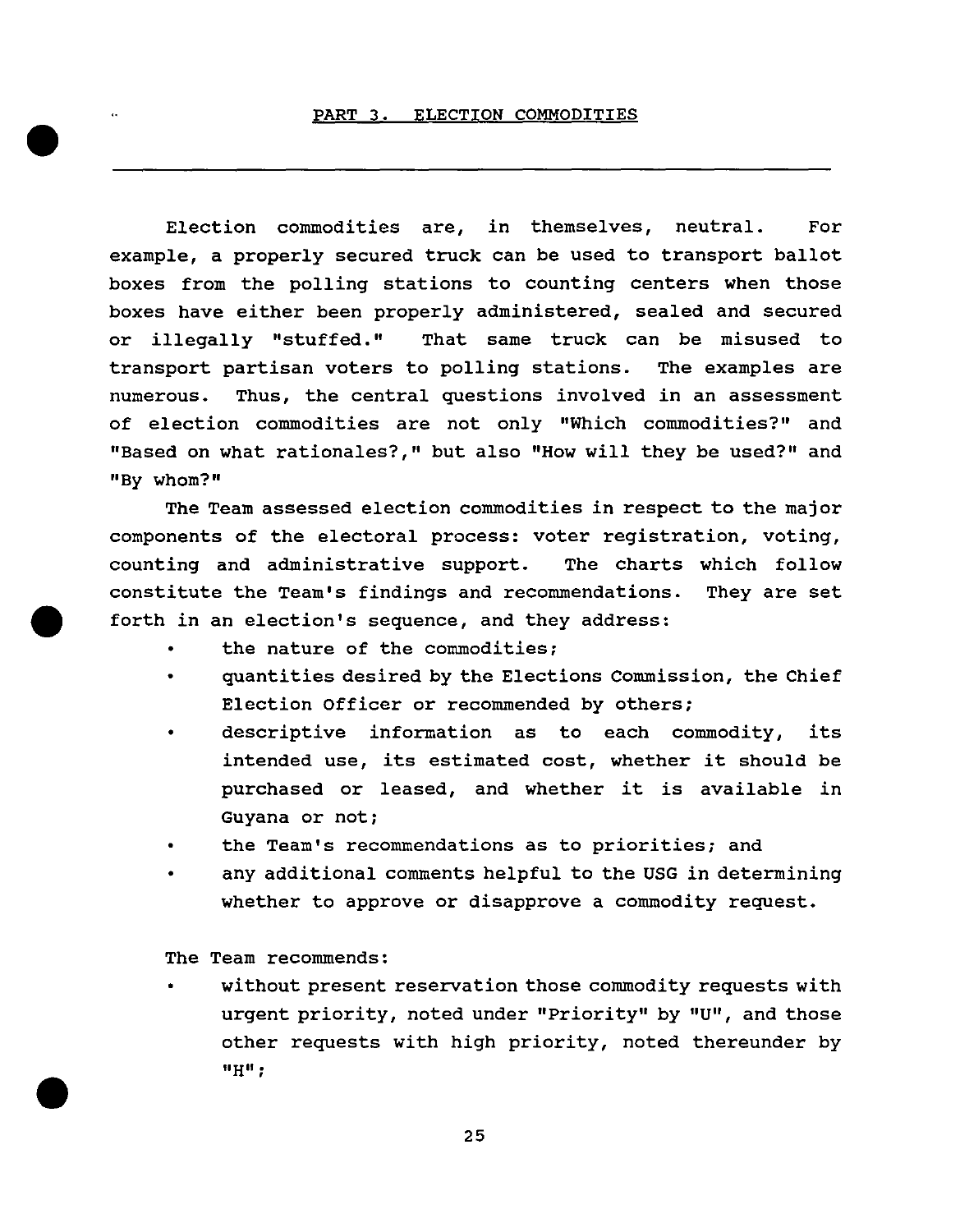• those requests with intermediate priority, noted as "I", and has no objection to those requests with low priority, noted as "LO", if USG funds are sufficiently available for low priority procurements. A "LO" prioritization is not a recommendation not to authorize procurement; it is an anticipation of potential fiscal realities, also taking into account the importance of the item to the integrity and success of the electoral process.

The Team has not recommended at this time several requests, because additional information and/or justification is required.

Additional Team observations should be noted:

•

 $\overline{\cdot}$ 

•

•

- The Team's October 8-13 assessment anticipated an early elections call, then widely forecast as either December 10 or December 17, 1990. Yet, a house-to-house enumeration will require "three to four months" to complete, including the production of a final Voters' List, thereby pushing the date of the elections back to late 1991. This is important to note for at least two reasons: first, the October 8-13 requests of and recommendations to the Team were based on an assumption that all work related to election commodities would have to be on a dramatically expedited basis, including procurement and use, and that expedited process may not now occur; and second, a longer timeframe before the elections will almost certainly result in a greater number of requested amendments to the initial commodities requests. It should also be noted that certain urgent items related to the registration process remain urgent, even though the elections are more distant, such as those related to the registration card backlog.
- Costs set forth herein are only estimates for several reasons, including lack of certainty as to specific local availabilities in Guyana; on-going computation of

26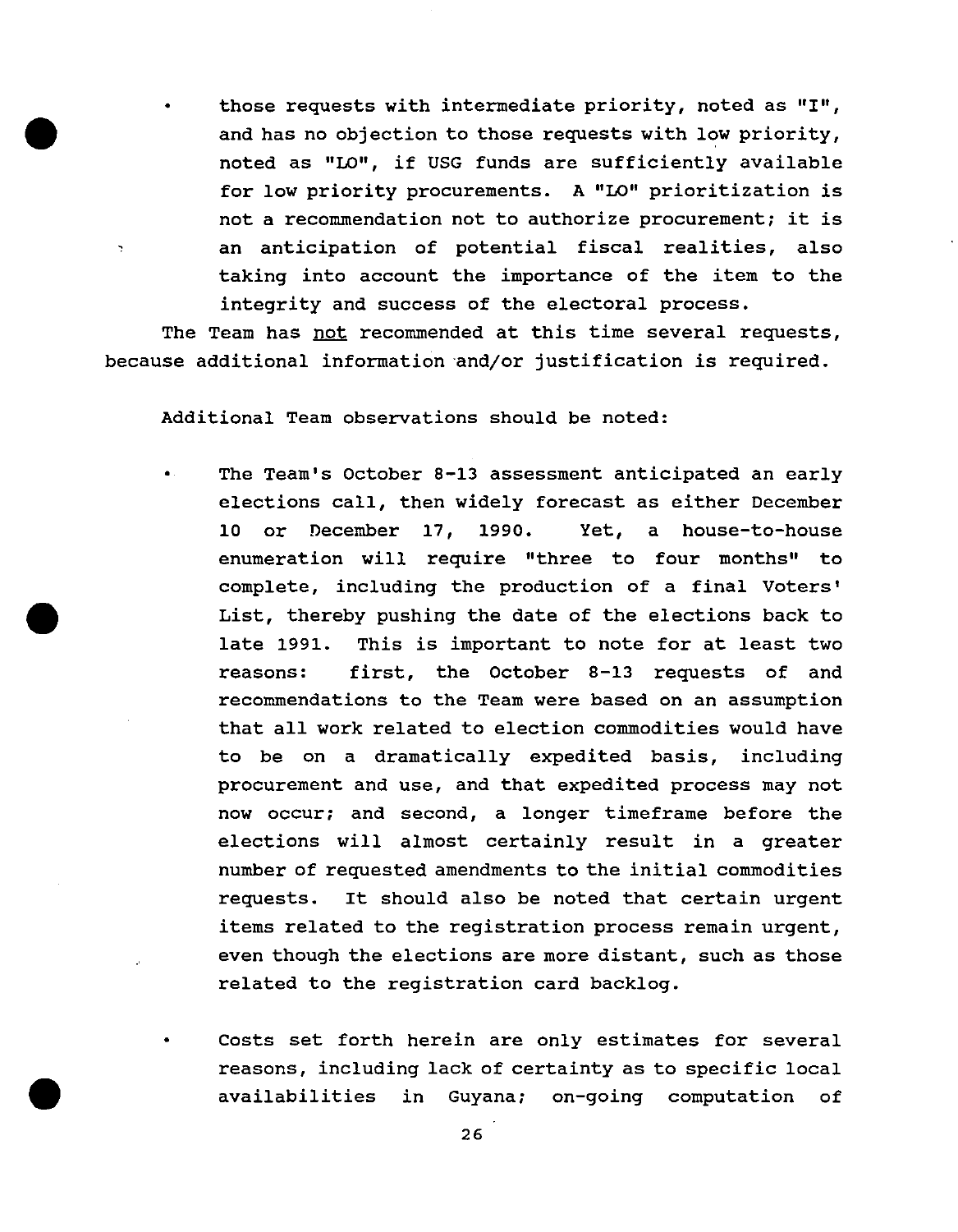handling and ocean and/or air shipping costs; on-going research into less costly alternative commodities; searches for donations of commodities; adherence to USG "Buy America" regulations, etc.

•

•

•

- While leasing would appear initially to be more cost feasible than purchase, there are instances where purchase would more purposefully facilitate the longterm process of electoral reform, e.g., having the Polaroid cameras and related photo-identification card commodities available after the 1991 elections to prevent a backlog of potentially tens of thousands of persons and cards from occurring again as the 1995-96 elections approach.
- While remaining within USG law and regulation, the USG must expedite the procurement of these commodities. The Team recommends the provision of the commodities described in the chart which follows and that an IFES "facilitator" be engaged under AID Grant LAC-0100-G-SS-00-0052-00 whose primary responsibility would be to liaise with the Elections Commission and to facilitate the procurement, leasing arrangements, payment authorizations, etc. both in the united states and in Guyana. The relationship of the facilitator to the Elections Commission is a matter for negotiation in order to avoid concerns related to interference in the administration of the Guyanese election process.

In these contexts, the Team's findings and recommendations are directly tied to the involvement of a "facilitator" and set out in the charts which follow.

27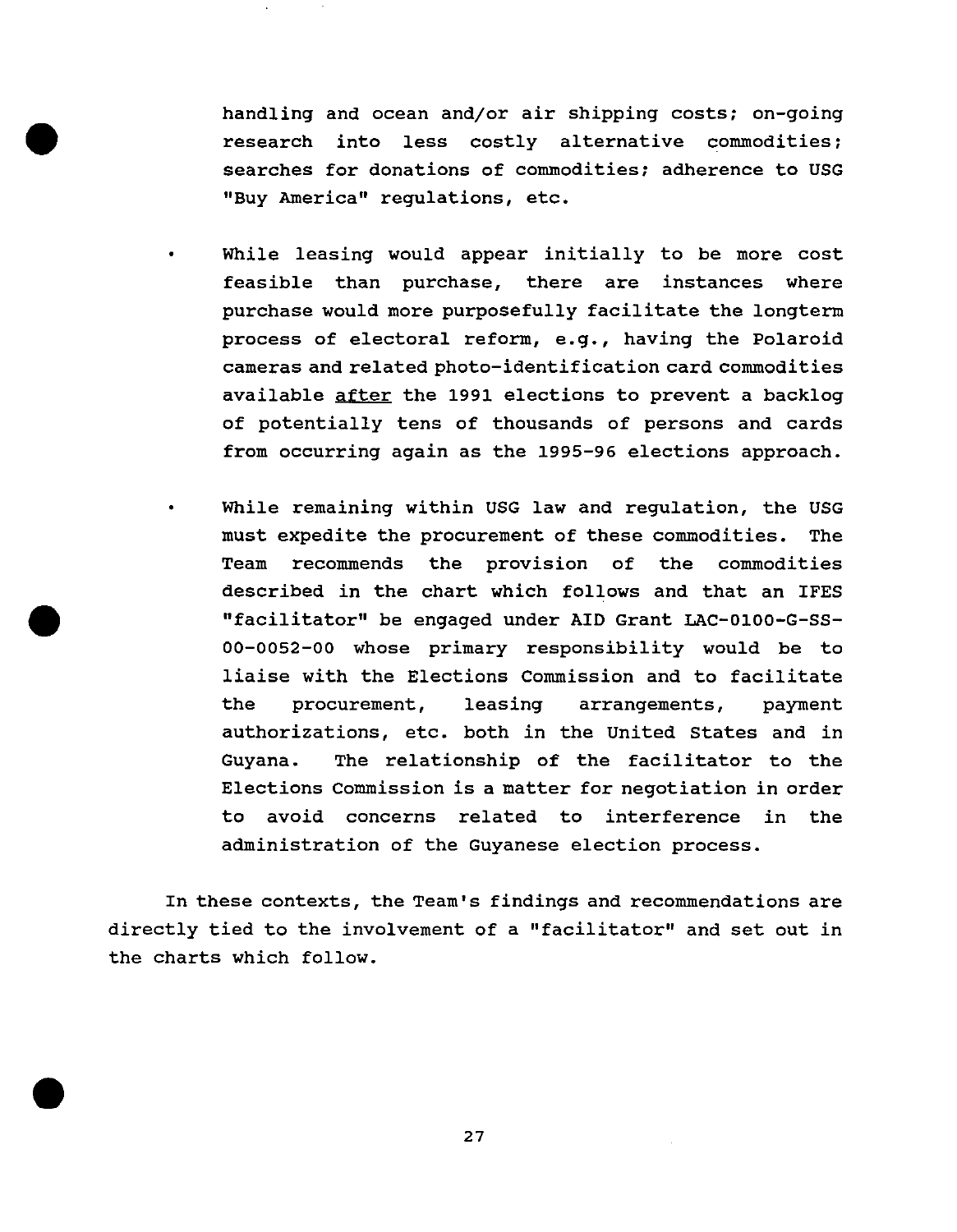# APPENDIX J PERSONS INTERVIEWED

# scope of Interviews and other Information Gathering

•

•

As reflected in the scope of work set out for Phase I, the Assessment, the Team confined its meetings, interviews, inspections of election commodities and facilities, field travel, etc. to those elections commodities and their contexts.

Nonetheless, the Team, both prior to and during this assessment trip, was informed fully of the views of the Government, the Majority Party, Opposition parties, coalitions, civic reform organizations and others as to past elections' strengths and weaknesses, including both elaborate descriptions of patterns of and specific instances of alleged elections fraud and present concerns over repetition of such fraud and new patterns of fraud in the 1990 elections. The Team was provided with extensive • written reports of opposition parties, political coalitions and other groups which have been made a part of IFES's permanent records, and of in-country daily newspaper accounts (see Appendix F) and broadcast media reports of such allegations, some of which are central to the carrying out of free and fair elections. These accounts of allegations, as well as Government and Majority Party responses, were given in detail. Finally, the Team met with the full Elections commission which comprises official representatives of the PNC and the PPP, and as a result, the Team was exposed firsthand to these parties' differing views and concerns .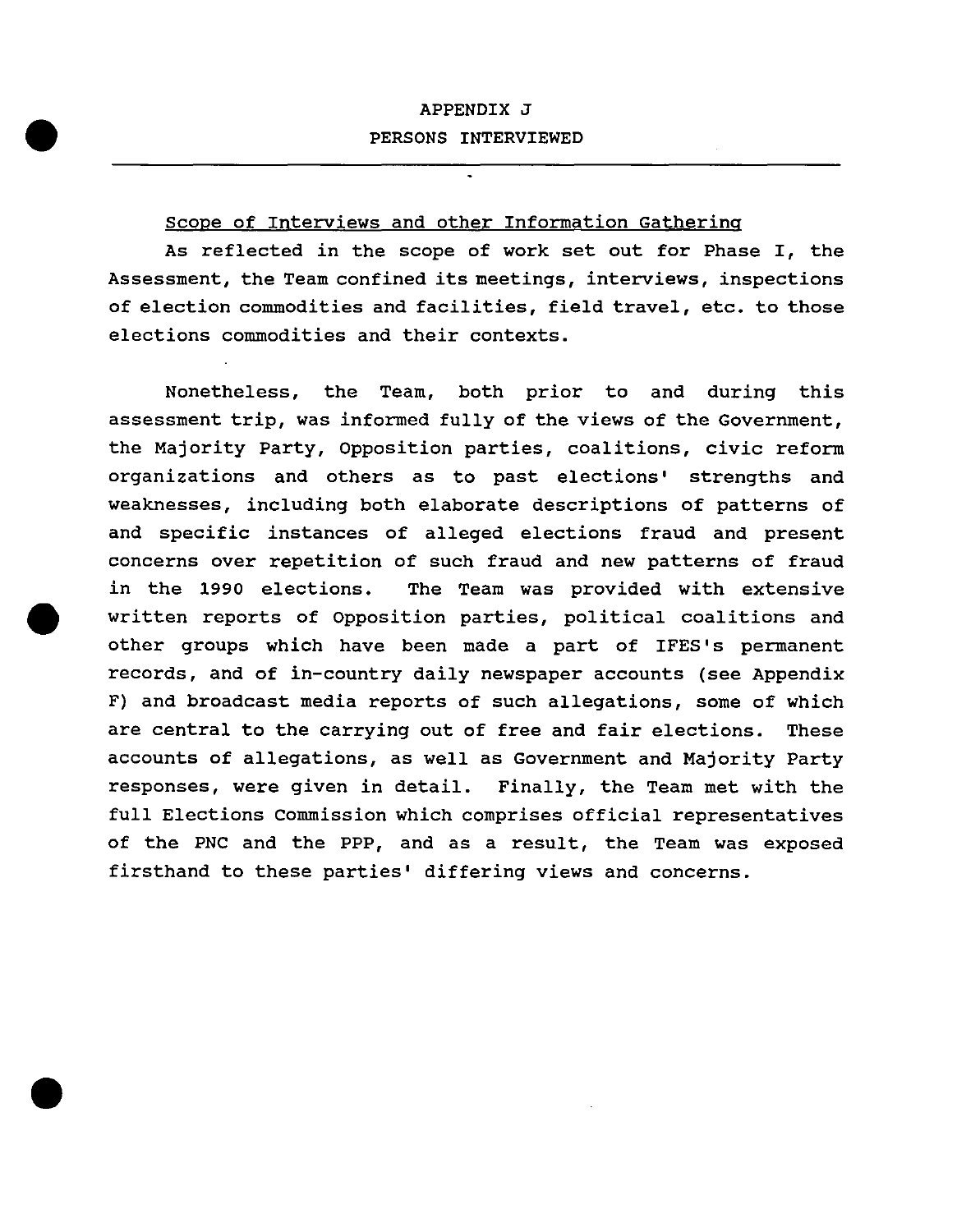#### APPENDIX J

# **Interviews**

# H.E. Sir Cedric Hilburn Grant Ambassador E & P of Guyana to the united states

accompanied by:<br>John I. Murray

•

•

•

Counselor, Embassy of the Republic of Guyana

Washington, october 4, 1990

[By Richard W. Soudriette, Director, International Foundation for Electoral Systems and Teague]

Hon. George F. Jones Ambassador E & p-Designate of the United states to Guyana

Washington, october 5, 1990

[By Sarah Tinsley, Program Director, IFES and Teague]

Dennis K. Hays

Charge d'Affaires, Embassy of the united states of America

accompanied at various meetings by combinations of:

Russell Hanks

Sarah Rosenbarry

and James D. Burns Political Affairs Officer, Embassy of the United states of America

Economics Officer, Embassy of the United states of America

Director, u.s. Information Service and Public Affairs Officer

Georgetown, October 9-13, 1990

[By Teague and Gould]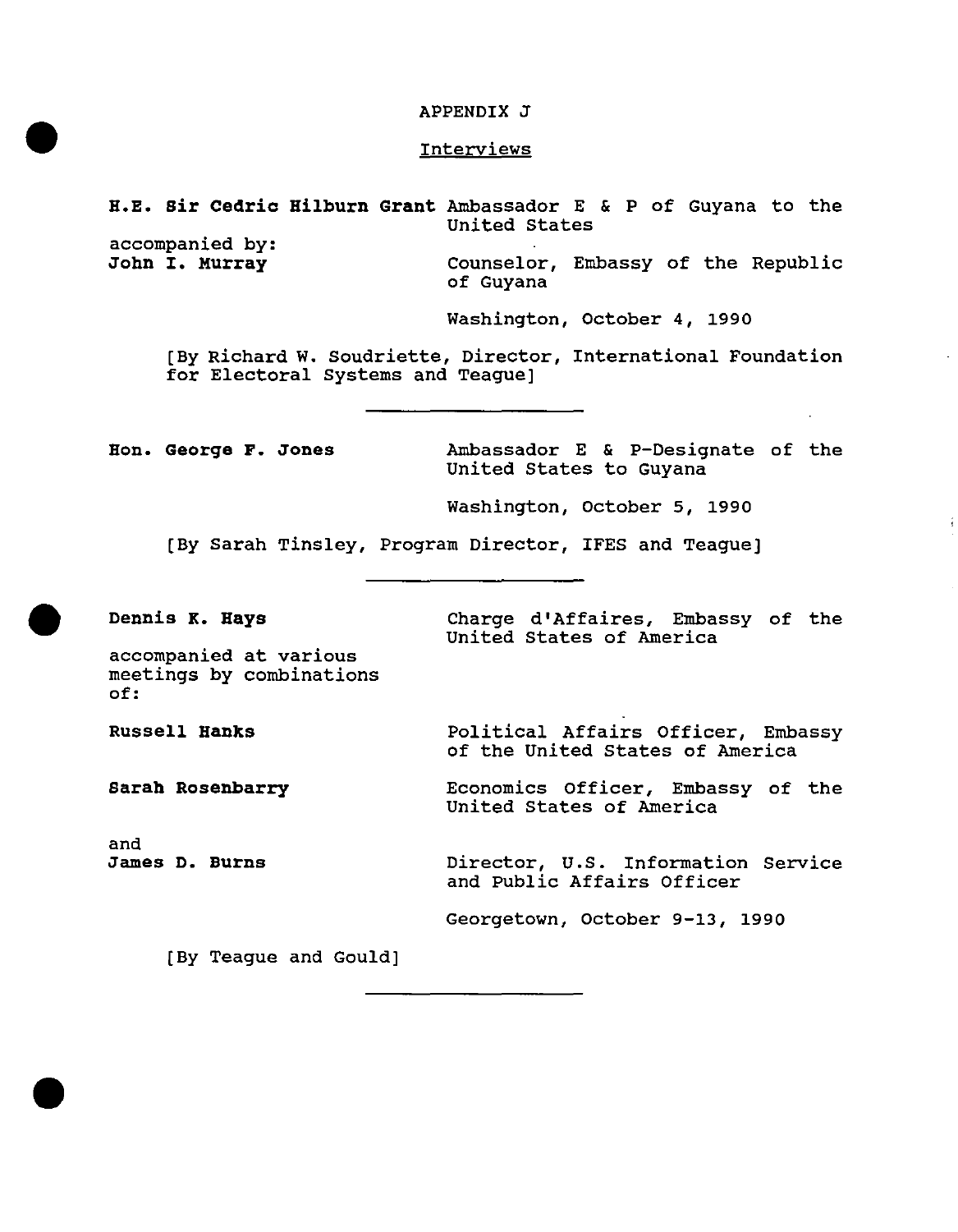INTERVIEWS, cont .

•

•

•

Lionel P. ("Lance") Ferreira Secretary, Electoral Commission of Guyana; at the Elections Office

Georgetown, October 9-13, 1990

[By Teague and Gould]

Sir Harold BoIlers

Chairman, Electoral Commission of Guyana, accompanied by Mr. Ferreira; at the Elections Office

Georgetown, October 10 & 12, 1990

[By Teague and Gould]

Ronald A. ("Andy") Jacobs commissioner of Registration and Chief Election Officer (combined<br>positions since 1986), first positions since 1986), accompanied by Sir Harold and Mr. Ferreira and thereafter by himself, including inspections of registration and election offices, records and commodities (ballot boxes, locks, screens, seals, inks, etc.); at the National Registration Centre and Elections Office

Georgetown, October 10 & 12, 1990

[By Teague and GOUld]

Derek D. Gaspar

Production Controller, Guyana National Printers Ltd, printers of election ballots, accompanied by Mr. Jacobs; at the printing facilities

Georgetown, October 11, 1990

[By Teague and Gould]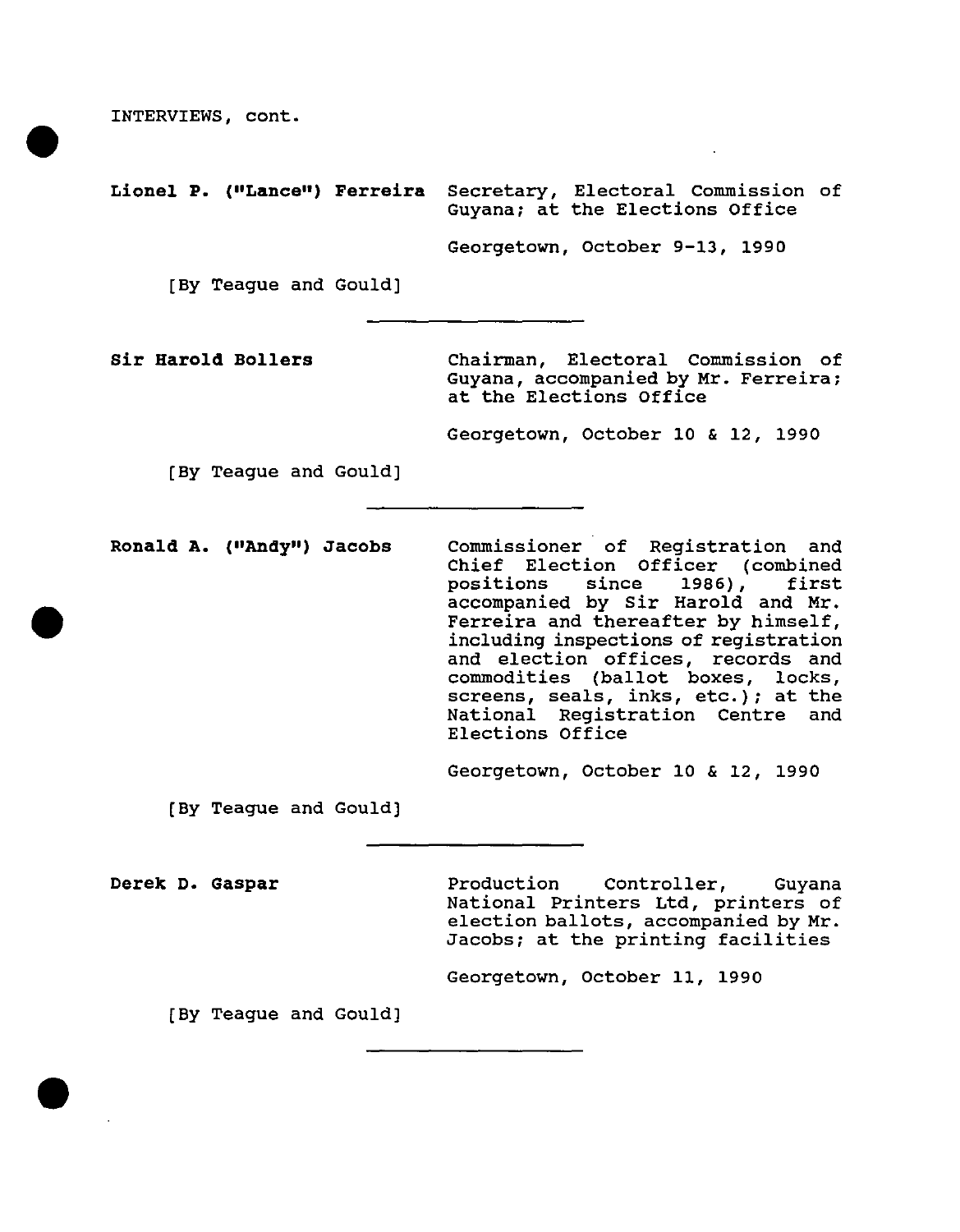INTERVIEWS, cont .

•

•

Aubrey M. G. Alexander accompanied by: Fred Green Leslie Jekir also accompanied by Mr. Ferreira [By Teague and Gould] Director of civil Aviation, Ministry of Works and communications; at the Ministry Finance Controller, Aircraft Operations Administration Officer, Aircraft operations Georgetown, October 11, 1990

• Michael General Manager, Guyana Telecommunications corporation, accompanied by Mr. Ferreira

Georgetown, October 12, 1990

[By Teague and Gould]

The Elections Commission (en banc and in camera)

Sir Harold Bollers, Chairman Neville Bissenber, Sr. (PNC Representative) Clement Rohee (PPP Representative)

> with Mr. Ferreira; at the Elections Office

Georgetown, October 12, 1990

[By Teague and Gould]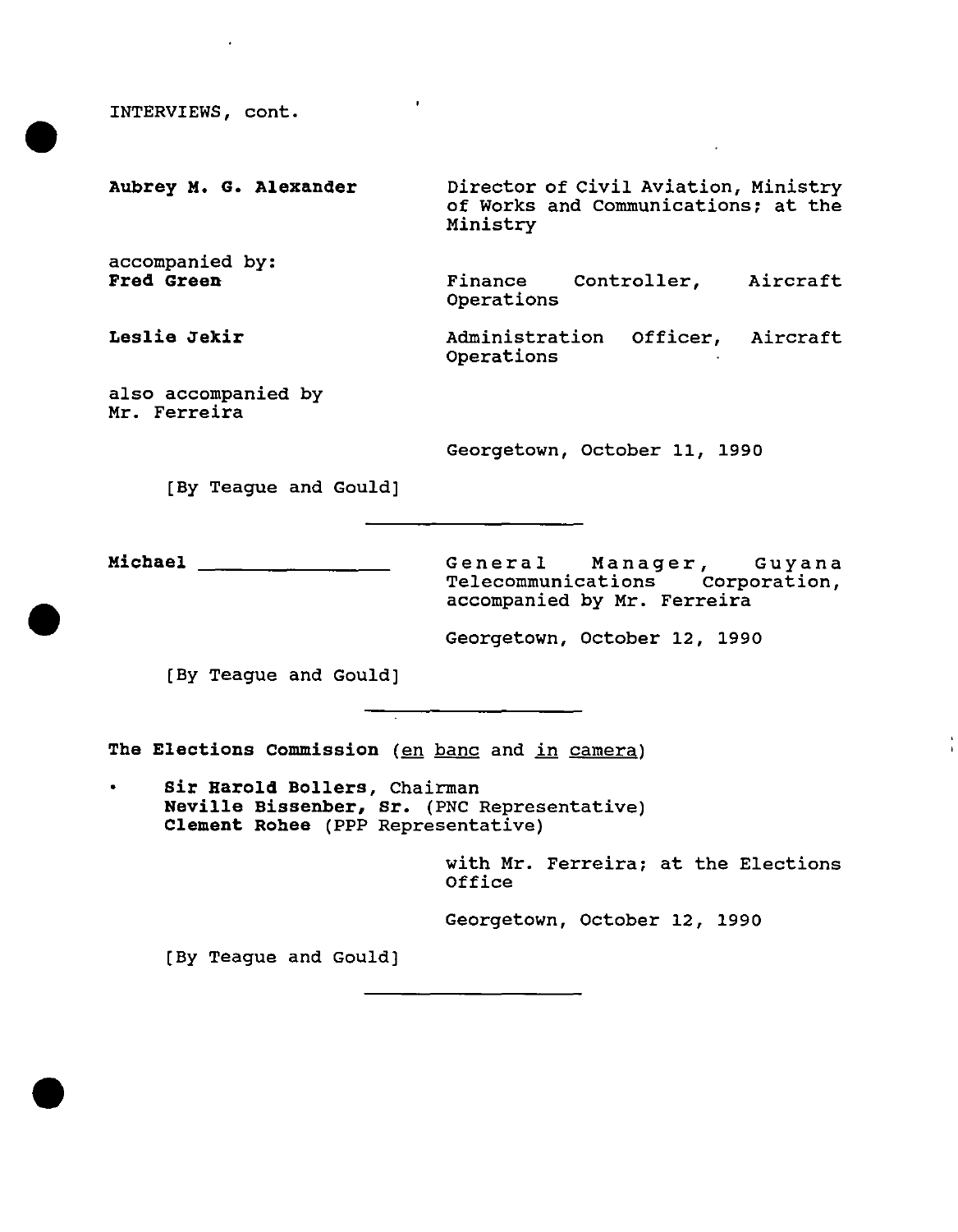INTERVIEWS, cont.

•

•

•

**The National Data Management Authority,** university of Guyana

• **Godfrey Proctor** General Manager

Georgetown Suburb, October 12, 1990

[By Teague and Gould]

**The Carter Center,** Emory University

**• President Jimmy Carter**  and

• **Dr. Robert A. Pastor**  Professor and Director, Latin America and Caribbean Program

Georgetown, October 13, 1990

[By Gould]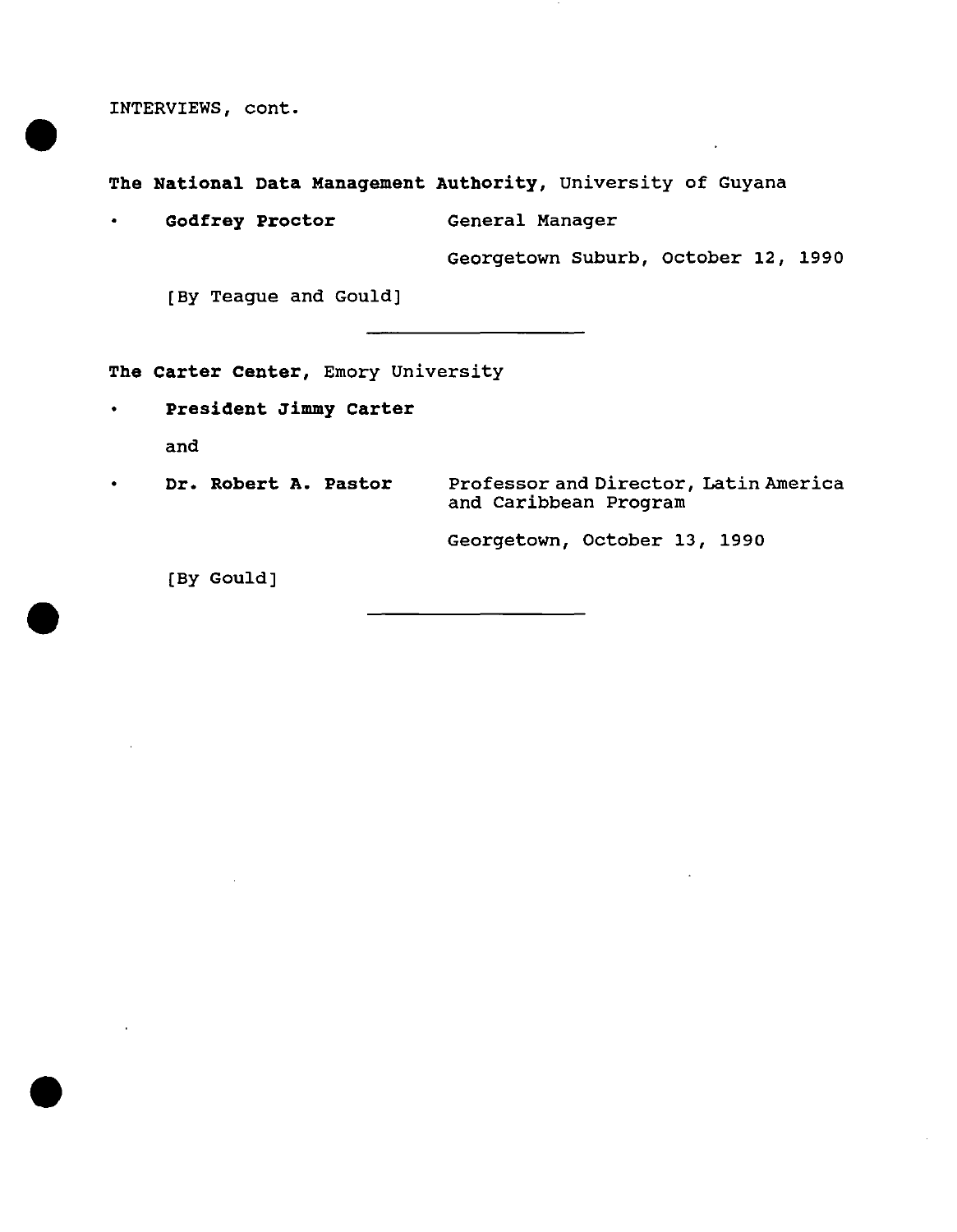#### APPENDIX L

# Biographical Sketches of Pre-Election Technical Assessment Team

#### **RANDAL CORNELL TEAGUE, SR.**

Mr. Teague is legal counsel to the International Foundation for Electoral Systems. A partner in the Washington office of the national law firm of Vorys, sater, Seymour and Pease, he has been involved in international electoral assistance in Latin American and the Caribbean and in Eastern Europe, particularly the Soviet Union, and has been an election observer in the united Kingdom. He is also Chairman of the Advisory Committee on voluntary Foreign Aid (ACVFA) of the U.S. Agency for International Development; Counsel to the Institute on Comparative Political and Economic Systems at Georgetown University, Washington, D.C.; and President of the International Exchange Council.

Randal Cornell Teague, Sr. Partner Vorys, Sater, Seymour and Pease 1828 L Street, N.W., suite 1111 Washington, D.C. 20036-5104 united States of America Phone: (202) 822-8200 Fax: (202) 835-0699 Telex: 440693

•

•

•

#### **RONALD A. GOULD**

Mr. Gould is the Assistant Chief Electoral Officer in Elections Canada, responsible for the conduct and management of Federal Elections. He is also responsible for all matters<br>involving Canadian international electoral assistance. He is involving Canadian international electoral assistance. Chairman-elect of the Council on Governmental Ethics Laws, an international body of government officials. Since 1984 he has been involved in Canadian electoral and/or observations in El Salvador, Honduras, Costa Rica, Nicaragua, Haiti, Namibia, Romania and Czechoslovakia, and was a member of the IFES evaluation and subsequent observer teams in Bulgaria. Mr. Gould's participation in this past assignment, as in the case of the Guyana Pre-Election Technical Assessment Team, is as an independent, non-partisan consultant to IFES and not as an official representative of Elections Canada or the Canadian Government.

Ronald A. Gould Assistant chief Electoral Officer Elections Canada 400 ch. coventry Road Ottawa, Canada K1A OM6 Phone: (800) 267-7360 Phone: (613) 993-2975

The Team expresses its deepest gratitude to those persons in and out of Guyana who assisted it in this Assessment.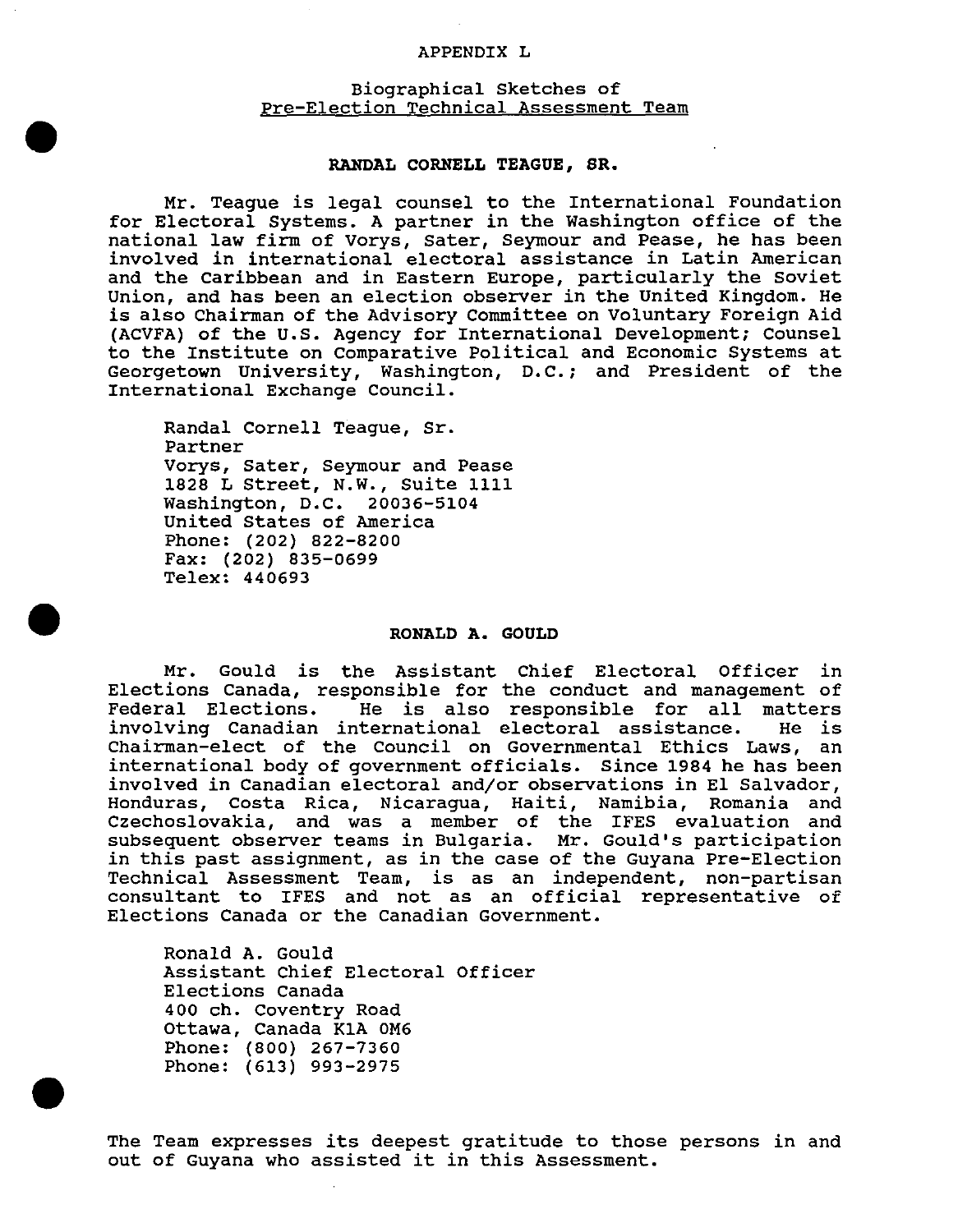|                      | <b>GLOSSARY</b>                                                                                                                                                           |
|----------------------|---------------------------------------------------------------------------------------------------------------------------------------------------------------------------|
| AID.                 | U.S. Agency for International Development                                                                                                                                 |
| Assessment           | IFES's Phase I technical assessment of<br>the need for election commodities and<br>related training for the 1991 elections                                                |
| <b>BPP</b>           | Berbice Progressive Party, a regional<br>opposition party                                                                                                                 |
| Candidates' List     | political party's list of the<br>A<br>Presidential and parliamentary candidates                                                                                           |
| Carter Center        | Carter Center, Emory University, Atlanta,<br>Georgia, U.S.A. and its Council of Freely-<br>Elected Heads of Government, chaired by<br>former President Carter             |
| <b>CEO</b>           | Chief Election Officer                                                                                                                                                    |
| Commission           | Elections Commission of Guyana                                                                                                                                            |
| Constitution         | The 1980 Constitution of the Co-operative<br>Republic of Guyana Act 1980, also known<br>as Act No. 2 of 1980, assented February<br>20, 1980 and effective October 6, 1980 |
| Disciplined Forces   | The military, a/k/a the Guyanese Defence<br>Forces (the "GDF"); the police; and others                                                                                    |
| <b>DLM</b>           | Democratic Labour Movement, an opposition<br>party                                                                                                                        |
| <b>EEC</b>           | European Economic Community                                                                                                                                               |
| Elections            | Presidential and parliamentary elections<br>required to be held no later than May 2,<br>1991; a/k/a the "1991 Elections"                                                  |
| Elections Commission | Elections Commission of Guyana                                                                                                                                            |
| <b>EMC</b>           | Election Monitoring Committee of the<br>Guyana Human Rights Association                                                                                                   |
| Executive President  | The President of Guyana                                                                                                                                                   |
| <b>GDF</b>           | Guyanese Defence Forces, a part of the<br>disciplined forces                                                                                                              |

 $\sim$ 

 $\sim$ 

•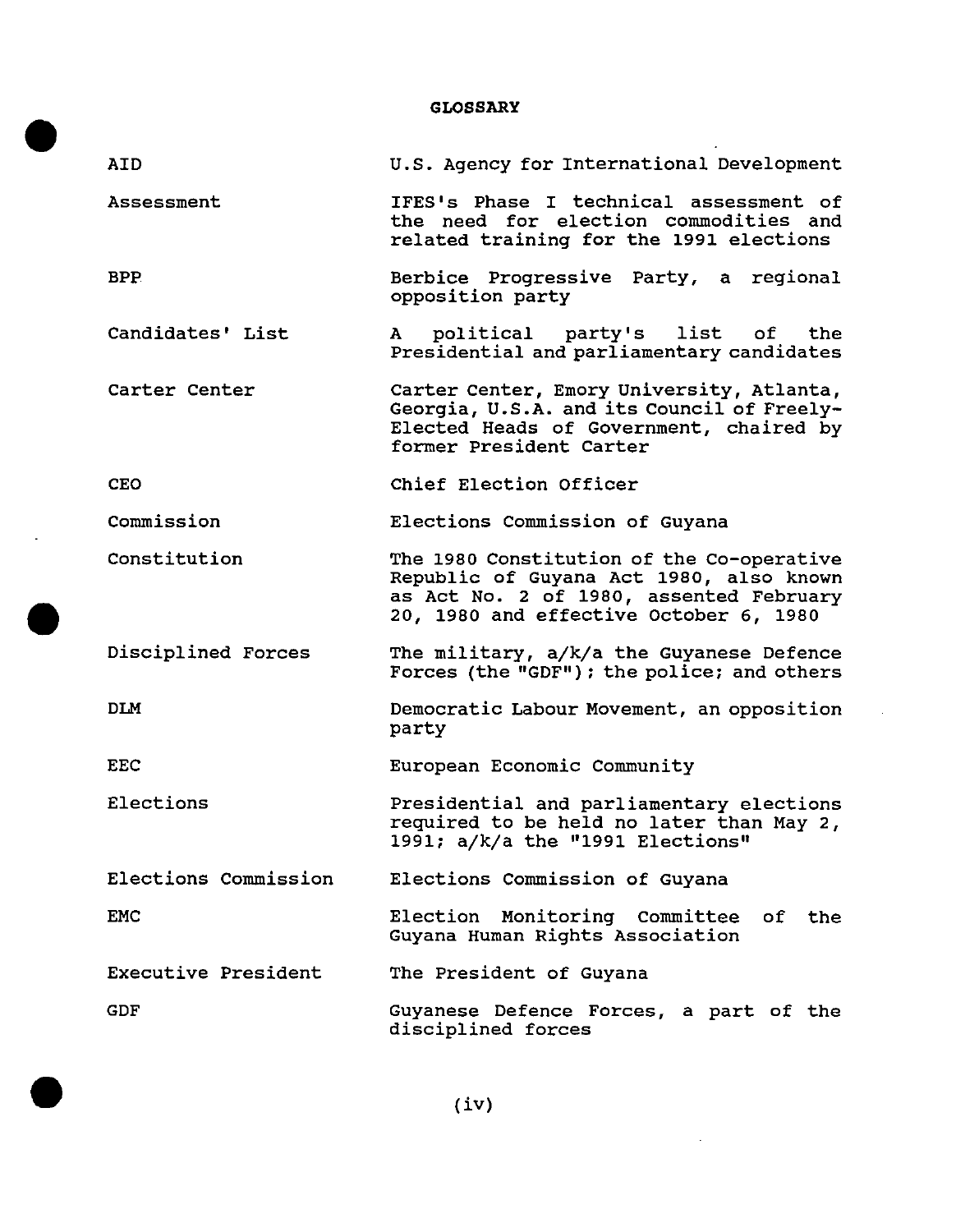| GLOSSARY, cont.   |                                                                                                              |
|-------------------|--------------------------------------------------------------------------------------------------------------|
| <b>GHRA</b>       | Guyana Human Rights Association                                                                              |
| <b>GOG</b>        | Government of Guyana                                                                                         |
| <b>GUARD.</b>     | Guyana Action for Reform and Democracy,<br>a politically involved civic reform<br>organization               |
| <b>IFES</b>       | International Foundation for Electoral<br>Systems, Washington, D.C.                                          |
| LP                | Liberator Party, a small opposition party                                                                    |
| National Assembly | Guyana's unicameral Parliament                                                                               |
| <b>NDF</b>        | National Democratic Front, a<br>small<br>opposition party                                                    |
| <b>NDMA</b>       | National Data Management Authority,<br>University of Guyana                                                  |
| <b>NRP</b>        | National Republican Party, a<br>small<br>opposition party                                                    |
| <b>PCD</b>        | Patriotic Coalition for Democracy, a<br>coalition of opposition parties                                      |
| PDM               | People's Democratic Movement, a smaller<br>opposition party                                                  |
| <b>PNC</b>        | People's National Congress, the present<br>Majority Party                                                    |
| PPP               | People's Progressive Party, the present<br>principal opposition Party                                        |
| <b>PSC</b>        | Public Service Commission of Guyana, its<br>career civil service commission                                  |
| Team              | International Foundation for Electoral<br>Systems' Pre-Election Technical Assessment<br>Team; see Appendix J |
| UF                | United Front, an opposition party                                                                            |



•